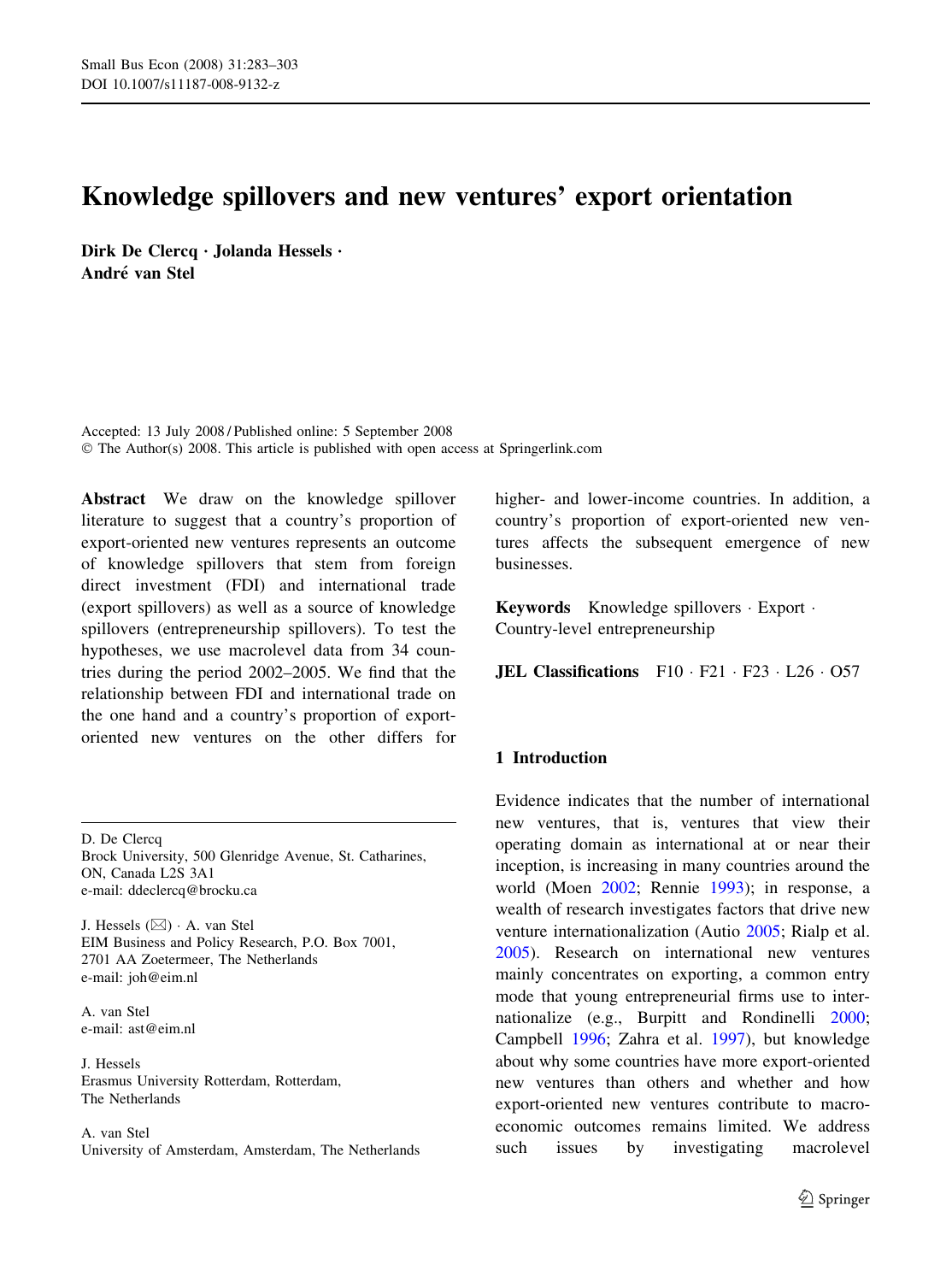antecedents and outcomes of a country's proportion of export-oriented new ventures.<sup>1</sup> In particular, we argue that the proportion of export-oriented new ventures represents both an outcome and a source of knowledge spillovers. Furthermore, current understanding of international new ventures relies mainly on case studies or single-country samples, despite the need to track and study international new ventures in multiple countries (Coviello and Jones [2004;](#page-18-0) Oviatt and McDougall [1997](#page-19-0)). Therefore, we consider 34 countries over a 4-year period to uncover trends across different economies.

Entrepreneurship literature examining the early entry of new firms into foreign markets relates internationalization mainly to individual-level factors, such as entrepreneurs' international experience (Bloodgood et al. [1996](#page-17-0); McDougall et al. [1994](#page-19-0); Oviatt and McDougall [1995](#page-19-0)), or firm-level factors, such as entrepreneurial orientation (Sapienza et al. [2005\)](#page-19-0) or a technology or knowledge base (Autio et al. [2000](#page-17-0); Keeble et al. [1998\)](#page-19-0). Whereas this literature acknowledges the importance of macrolevel environmental conditions (e.g., economic integration, transportation advances) to explain the emergence of international start-ups (Bloodgood et al. [1996;](#page-17-0) Knight and Cavusgil [1996;](#page-19-0) Oviatt and McDougall [1994;](#page-19-0) Rennie [1993](#page-19-0)), empirical contributions generally fail to include macrolevel factors as possible determinants of new ventures' international orientation. We argue that two important categories of macrolevel factors may serve as determinants of new ventures' export orientation: foreign direct investment (FDI) and international trade. Recent research suggests that FDI and international trade offer likely sources of export spillovers (Aitken et al. [1997;](#page-17-0) Banga [2003](#page-17-0); Greenaway et al. [2004](#page-18-0); Kneller and Pisu [2007;](#page-19-0) Terjesen et al. [2008](#page-20-0)), which take place when knowledge about foreign markets or other knowledge that is useful for operating in foreign markets (e.g., technological knowledge) transfers from one economic actor to another or competition forces actors to become more productive through exporting (Kneller and Pisu

[2007\)](#page-19-0). Building on the literature on export spillovers, we posit that a country's level of inward and outward FDI, export, and import positively relates to the share of new ventures that focus on serving customers abroad. Furthermore, we speculate that export spillover effects may depend on the country's capacity to absorb such spillovers (Borensztein et al. [1998;](#page-17-0) Durham [2004;](#page-18-0) Görg and Greenaway [2004](#page-18-0); Gugler and Brunner [2007\)](#page-18-0) and, more specifically, that higher-income countries may benefit more from such spillovers than their lower-income counterparts.

In addition to studying macrolevel antecedents of new ventures' export orientation, we examine a possible consequence of such export orientations, namely, an increase in the number of new businesses. Few empirical studies focus on the possible economic contributions of international new ventures. Some investigate the impact of early internationalization on growth and profitability (Autio et al. [2000;](#page-17-0) Bloodgood et al. [1996;](#page-17-0) McDougall and Oviatt [1996](#page-19-0); Zahra et al. [2000](#page-20-0)) but typically at the firm level. We instead argue that exportoriented new ventures within a country may generate spillovers that encourage the set up of (more) new businesses within the country's borders (entrepreneurship spillovers). We suspect that export-driven new ventures may be an important source of knowledge spillovers, because such ventures tend to be innovative and have high human capital levels (Bloodgood et al. [1996\)](#page-17-0), and thus serve as role models for aspiring entrepreneurs (Davidsson and Honig [2003\)](#page-18-0). Thus, we add to literature that suggests that the nature of early-stage activity may provide an important source of spillovers (Audretsch and Keilbach [2004](#page-17-0); Parker [2005\)](#page-19-0).

The scope of this article encompasses whether we can identify a relationship at the macrolevel: (1) among inward FDI, outward FDI, and international trade on the one hand and the proportion of export-oriented new ventures on the other hand and, in turn, (2) between the proportion of exportoriented new ventures and a country's total level of entrepreneurial activity. Thus, though we draw from the economics literature on knowledge spillovers to predict and interpret these macrolevel relationships, we leave it for further research to investigate, at the microlevel, how such knowledge spillovers take place among individual economic actors.

<sup>&</sup>lt;sup>1</sup> We focus precisely on the *proportion* of new ventures relative to the total number of new ventures that target above 25% of customers in foreign countries (Moen [2002\)](#page-19-0). For parsimony, we use the shortened term ''proportion of exportoriented new ventures'' hereafter.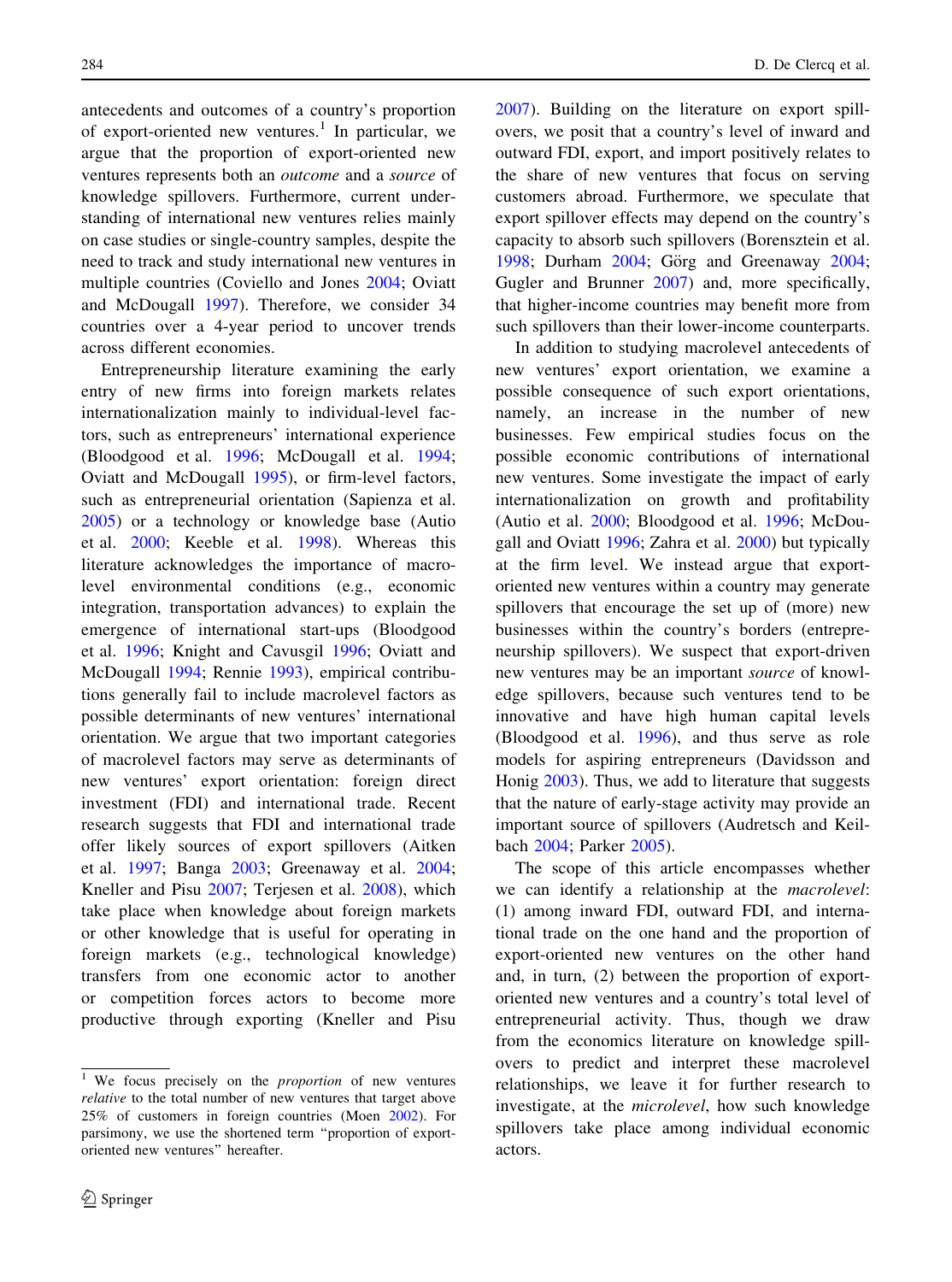#### 2 Theoretical background

The term "spillover" pertains to the transfer of knowledge across economic players; such spillovers may enable important productivity gains (Coe and Helpman [1995;](#page-18-0) Jaffe et al. [1993](#page-19-0); Marshall [1920](#page-19-0)). According to endogenous growth theory, a country's economic growth stems from the endogenous development of knowledge through spillover effects across economic actors (Romer [1986\)](#page-19-0). Spillovers or knowledge externalities allow firms to acquire knowledge from other economic players without having to pay for it in a formal market transaction (Acs et al. [1994](#page-17-0); Bernstein and Nadiri [1988](#page-17-0)). They take place from one firm to another partially because knowledge represents a public good (Grossman and Helpman [1991](#page-18-0)) or a ''nonrival'' asset that different economic actors may use simultaneously in different locations (Romer [1990\)](#page-19-0). Furthermore, knowledge generally is not excludable, so knowledge-generating firms have difficulty extracting compensation in return for others' use of their knowledge (Grossman and Helpman [1991\)](#page-18-0). Thus, knowledge-generating firms cannot fully appropriate or internalize the returns on knowledge investments, and some returns spill over to benefit others as well.

2.1 Export spillover effects and new ventures' export orientation

Many studies on knowledge spillovers focus on productivity spillovers (for an overview, see Görg and Greenaway [2004](#page-18-0)), including those across country borders. Grossman and Helpman ([1991\)](#page-18-0) explain that cross-border movements of capital and trade affect economic growth through their related knowledge spillovers. Prior work on the role of spillovers also devotes particular attention to inward FDI, in which knowledge flows from foreign multinational enterprises (MNEs) to the host country's domestic firms are studied (e.g., Feinberg and Majumdar [2001](#page-18-0); Fosfuri et al. [2001](#page-18-0)). Such research generally assumes that MNEs possess superior firm-specific assets, such as management know-how or technologies, when they enter foreign markets (Dunning [1981;](#page-18-0) Hymer [1976\)](#page-18-0), but they face the challenge of protecting these advantages against other firms in the countries in which they operate (Görg and Greenaway  $2004$ ; Kneller and Pisu [2007](#page-19-0)).

In addition to traditional literature on productivity spillovers, an emerging body of research focuses on the effect of spillovers on the export decision of domestic firms, or export spillovers (e.g., Aitken et al. [1997](#page-17-0); Banga [2003](#page-17-0); Greenaway et al. [2004](#page-18-0); Kneller and Pisu [2007\)](#page-19-0). Domestic firms may be more inclined to engage in export activities if they are exposed to other economic actors' international activities (Greenaway et al. [2004](#page-18-0)). Aitken et al. [\(1997](#page-17-0)), for instance, note a spillover effect from foreign MNEs to domestic export activity in Mexican manufacturing industries and show that the dominance of foreign MNEs in a particular industry sector increases the probability that domestic firms in that sector also export. Similarly, Greenaway et al. ([2004\)](#page-18-0) use UK data to show that foreign MNEs' export activities have a positive effect on a domestic firm's export probability.

This study focuses on such export spillover effects, with the assumption that export spillovers should be particularly relevant in the context of new ventures because emerging firms are more likely to benefit from (external) knowledge spillovers than their more established counterparts (Acs et al. [1994;](#page-17-0) Henderson and Clark [1990\)](#page-18-0). Whereas in mature firms external knowledge spillovers may be less important because they must compete with internal knowledge spillovers that result from prior and ongoing operations, the knowledge production function of new ventures likely gets influenced by the input provided by external organizations or activities (Acs et al. [1994](#page-17-0)). Furthermore, export market entry requires upfront sunk costs for firms to sell products or services in foreign markets, such as the costs associated with establishing distribution and logistic channels and acquiring information about the tastes of foreign customers and market structures (Greenaway et al. [2004;](#page-18-0) Requena-Silvente [2005\)](#page-19-0). These sunk costs are higher for new ventures compared with their more established counterparts, because they confront resource constraints more directly (Requena-Silvente [2005\)](#page-19-0). Accordingly, new ventures are more likely to depend on and benefit from external spillovers.

To understand the mechanisms of how spillovers occur across country borders, extant research identifies different spillover channels, specifically with respect to the case of inward FDI. First, market access spillovers occur through commercial links between foreign MNEs and local suppliers, which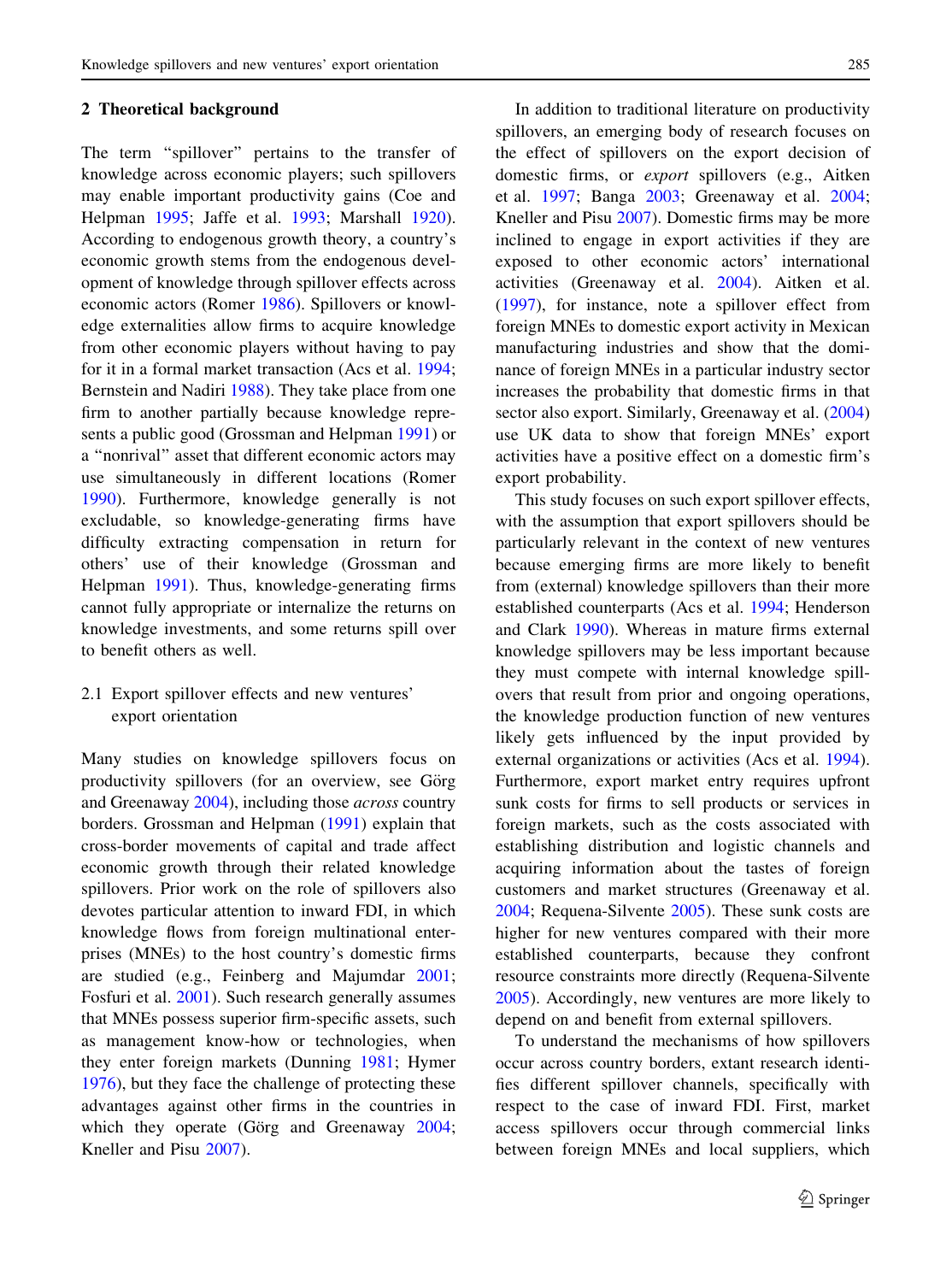give the local suppliers preferential access to new technological capabilities and foreign customers' product design and quality preferences (Aitken et al. [1997;](#page-17-0) Barrell and Pain 1997; Blomström and Kokko [1998\)](#page-17-0). Second, a demonstration or imitation effect prompts domestic firms to copy foreign MNEs' organizational practices, either through formal interfirm collaborations or more informal channels (Wang and Blomström [1992](#page-20-0)). Third, when local employees gain important skills while working for a foreign MNE, a training effect transfers those skills to other organizations (Fosfuri et al. [2001](#page-18-0)). Fourth, foreign entrants may increase local competition by, for example, infusing new technologies into the local market and acting as competitive catalysts (Barrell and Pain [1997;](#page-17-0) Cantwell [1989;](#page-18-0) Chuang and Lin [1999](#page-18-0); Glass and Saggi [1998\)](#page-18-0). For the purpose of this research, we argue that these different channels of cross-border spillovers may clarify how not only inward FDI but also other sources of knowledge spillovers—such as outward FDI and international trade—influence a country's proportion of exportoriented new ventures.

# 2.2 New ventures' export orientation and entrepreneurship spillovers

In addition to examining the antecedents of new ventures' export orientation, we examine whether export-oriented new ventures generate spillovers that affect a country's economic activity, particularly with regard to the creation of new businesses within the country's borders. This focus on entrepreneurship spillovers matches recent research that argues entrepreneurial activity (i.e., new business creation) results from the exploitation of knowledge that incumbent firms have not fully appropriated or commercialized (Acs et al. [2006,](#page-17-0) [2007\)](#page-17-0). Specifically, when an economic agent with a new idea cannot convince decision makers within the firm to pursue the idea, the agent may start a new business in an attempt to appropriate the new knowledge. This new knowledge thus spills over from the agent to a new business in which it gets commercialized (Audretsch and Keilbach [2004](#page-17-0)). Hence, a country's total level of entrepreneurial activity represents an important outcome of spillover effects. Similarly, we extend existing literature by suggesting that new business creation may result from spillovers from not only

incumbent (large) firms but also other new ventures; in particular, we argue that export-oriented new ventures present a source of spillovers that may affect the emergence of additional new businesses in the country.

## 3 Hypotheses

## 3.1 Inward FDI and the proportion of exportoriented new ventures

Foreign MNEs (through inward FDI) may act as catalysts of new ventures' export orientation for several reasons. First, foreign MNEs can facilitate exports among new ventures through the direct channel established when the latter serve as suppliers or subcontractors for the MNEs. Commercial linkages with foreign MNEs thus provide new ventures with knowledge about new technological developments and foreign market conditions; over time, this knowledge may prompt new ventures to export (Blomström and Kokko [1998](#page-17-0)). Foreign MNEs can also pave the way for new ventures to enter the same export markets, either because the MNEs have created adequate transport infrastructures or because they disseminate knowledge about specific foreign markets that new ventures can use directly. Second, demonstration effects may lead new ventures to use foreign MNEs as role models for their own decision to engage in exporting (Powell and DiMaggio [1991](#page-19-0)). Third, spillover effects from foreign MNEs may take place when new ventures acquire relevant human capital. It is difficult for foreign MNEs to lock in their human capital (Djankov and Hoekman [1999](#page-18-0); Dunning [1981;](#page-18-0) Fosfuri et al. [2001\)](#page-18-0), but because they often require a skilled labor force, they organize training for local employees. When those employees move away and start their own businesses, the internationalization skills they gained while working for the foreign affiliate spill over to new ventures (Gerschenberg [1987\)](#page-18-0). Fourth, inward FDI infuses new technologies in host countries (Barrell and Pain [1997\)](#page-17-0), and foreign affiliates might replace inefficient firms in the host country (Narula and Marin [2003](#page-19-0)). The increased competition should provide local startups with the capabilities and incentives to expand the geographical scope of their activities; that is, the increase in competition that occurs as a result of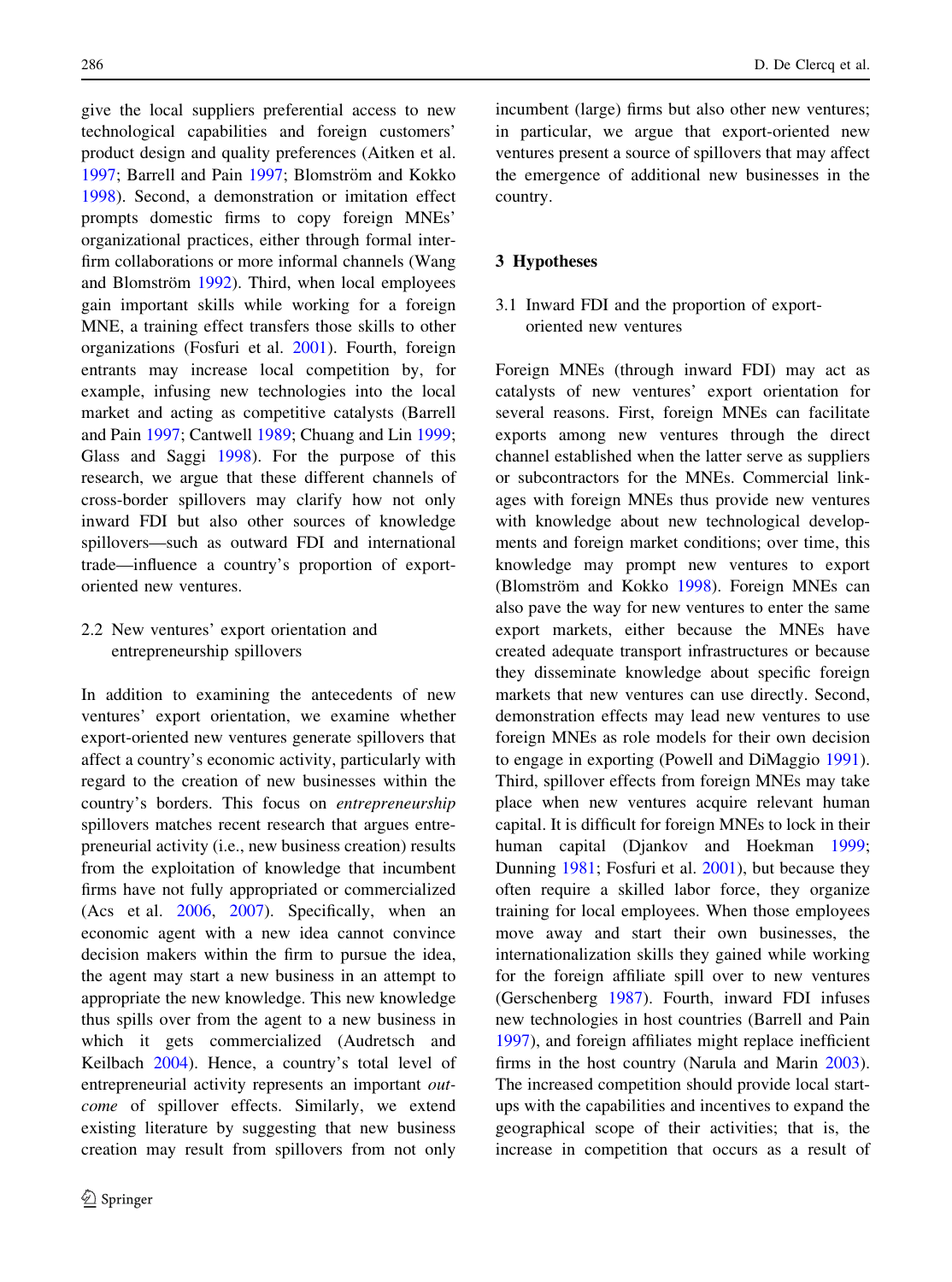foreign entry may prompt new ventures to expand their horizons and engage in export activities.

Hypothesis 1 The greater a country's inward FDI, the greater its proportion of export-oriented new ventures.

In addition, spillover effects may be more pronounced in higher-income versus lower-income countries. The exploitation of spillovers relates to a country's structural characteristics, especially its absorptive capacity (Durham  $2004$ ; Görg and Greenaway [2004\)](#page-18-0). Spillover effects from inward FDI materialize more easily when the host country has a minimum stock of human capital or level of economic development (Blomström et al. [1994;](#page-17-0) Borensztein et al. [1998\)](#page-17-0). Extant literature suggests that when the technology gap between the investing country and the host country is not too large—which indicates that firms in the host country have sufficient capacity to absorb advanced technologies—the host economy can benefit from positive spillovers (Borensztein et al. [1998](#page-17-0); Görg and Greenaway [2004\)](#page-18-0). Similarly, we reason that lower-income countries may have limited capacity (e.g., human capital) to absorb exporting knowledge provided by foreign MNEs. Furthermore, in lower-income countries, positive spillovers from inward FDI to new ventures' export orientation may be hampered because inward FDI contributes to the development of scale economies and thus to the economic activities of larger, incumbent firms rather than those of new ventures (Acs et al. [1994;](#page-17-0) Wennekers et al. [2005\)](#page-20-0).

Hypothesis 2 The positive spillover effect from a country's inward FDI to the export orientation of its new ventures is more pronounced in higher-income than in lower-income countries.

3.2 Outward FDI and the proportion of exportoriented new ventures

Although literature on the impact of FDI on a host country's economic activities focuses mostly on spillover effects stemming from inward rather than outward FDI, domestic MNEs should also affect a country's proportion of export-oriented new ventures (Blomström and Kokko [1998](#page-17-0)). The presence of these domestic MNEs in foreign countries may familiarize foreign customers with common business practices in the MNEs' home country, which could create a pull effect (Nagel [2003](#page-19-0)). Furthermore, the rationale for the spillover effects of domestic MNEs to new ventures parallels arguments associated with foreign MNEs (Blomström and Kokko [1998](#page-17-0)). First, spillovers may occur if a domestic MNE adapts its products to local conditions abroad and shares this adaptation with its suppliers (e.g., new ventures) in its home country (Aitken et al. [1997\)](#page-17-0). Second, the spillovers obtained through demonstration, training, and competition effects, as outlined in the argumentation leading up to hypothesis 1, may work in a similar fashion for domestic MNEs. For example, in terms of the training effect, a manager of a foreign subsidiary may return to the home country and become an (export-oriented) entrepreneur (Cantwell and Hodson [1991;](#page-18-0) Kogut and Chang [1991](#page-19-0)). Third, the structural changes that take place in the new ventures' home country because of the wider presence of domestic MNEs (i.e., when there is more outward FDI) may positively influence new ventures' export orientation. Specifically, an increase in outward FDI should shift the home country toward economic activities that entail greater productivity (Blomström and Kokko [1998\)](#page-17-0); this increased productivity may then force new ventures to increase the overall quality of their products, which ultimately should increase their propensity to export.

Hypothesis 3 The greater a country's outward FDI, the greater its proportion of export-oriented new ventures.

Similar to the argumentation used for the effect of inward FDI, we also speculate that the beneficial spillovers from outward FDI to new ventures' export orientation materialize more easily in higher- versus lower-income countries. That is, lower-income economies may lack the capacity to absorb spillovers from outward FDI, because their new ventures have relatively lower levels of human capital, which they need to engage in exports (Bloodgood et al. [1996\)](#page-17-0), or they may participate in low-technology sectors for which export opportunities are limited (Durham [2004;](#page-18-0) Görg and Greenaway [2004](#page-18-0)).

Hypothesis 4 The positive spillover effect from a country's outward FDI to the export orientation of its new ventures is more pronounced in higher-income than in lower-income countries.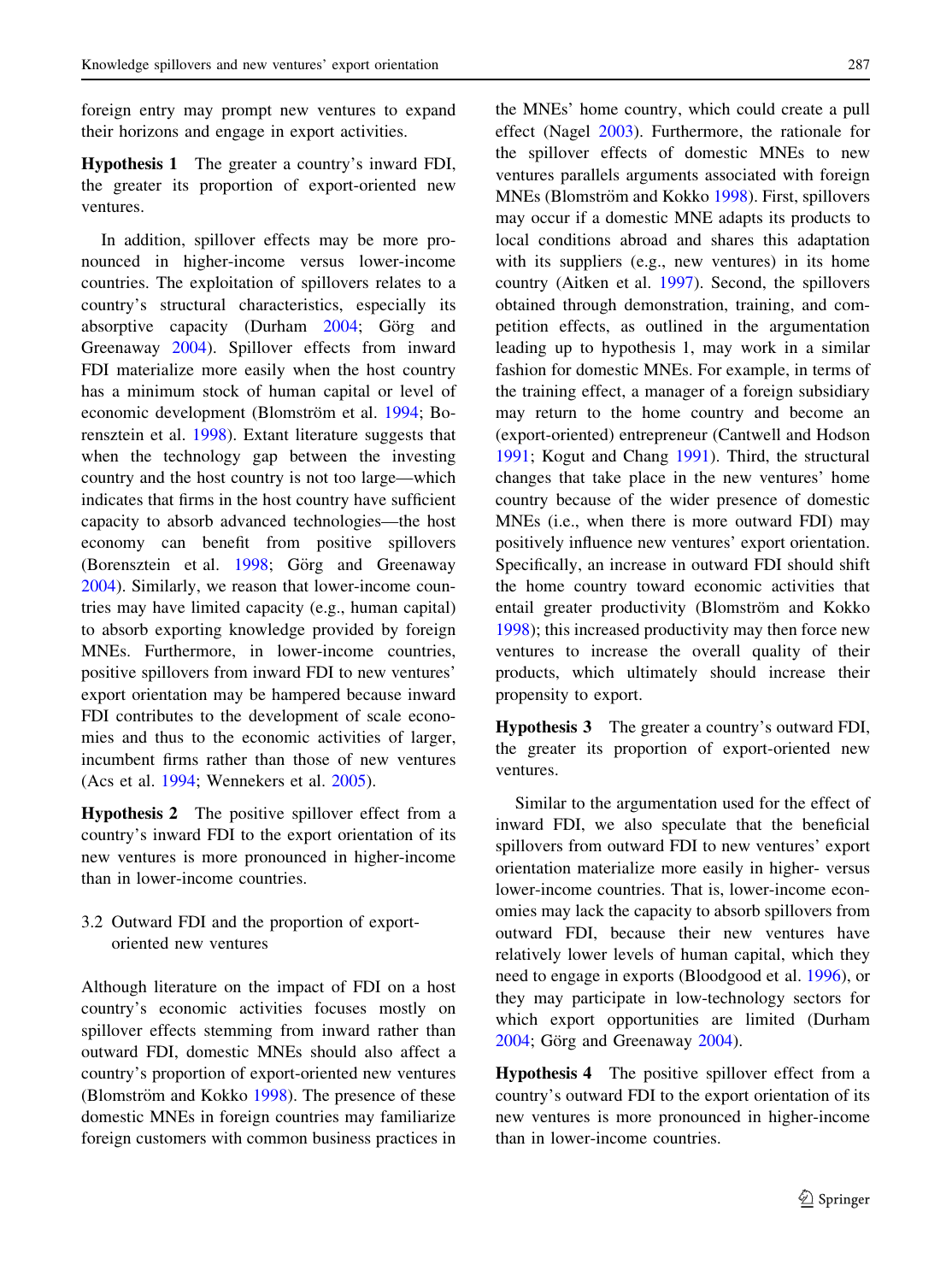## 3.3 International trade and the proportion of export-oriented new ventures

In the previous hypotheses, we posit that FDI, both inward and outward, offers an important source of knowledge spillovers; we now consider how a country's level of international trade may affect its proportion of export-oriented new ventures. We thus extend prior research that indicates a link between international trade (i.e., export and import) and a country's productivity, based on the transfer of knowledge across country borders (Findlay [1984](#page-18-0); Grossman and Helpman [1991](#page-18-0); Sjoholm [1996\)](#page-19-0). For the purpose of this study, we hypothesize that a country's levels of export and import represent two additional sources of knowledge spillovers that influence new ventures' export orientation.

A country's overall export level should have a positive effect on its proportion of export-oriented new ventures, particularly through the demonstration effect (Greenaway et al. [2004](#page-18-0)). That is, simple imitation may play an important role in shaping new ventures' decision to export when they are surrounded by many other firms that engage in export activities. Similarly, the positive relationship between a country's export level and the proportion of export-oriented new ventures mirrors institutional theory that suggests firm behavior results from mimetic isomorphism, or economic actors' tendency to imitate decisions or practices of peers (Powell and DiMaggio [1991](#page-19-0)).

Spillovers stemming from a country's level of export should also be significant for new ventures because they minimize the challenge of assessing the costs and benefits associated with export activities (Johanson and Vahlne [1990](#page-19-0)). When new ventures come in contact with existing exporters, they gain information about how to become a successful exporter more easily, which diminishes their uncertainty regarding the pros and cons of exporting (Burpitt and Rondinelli [2000;](#page-18-0) Ogbuehi and Longfellow [1994\)](#page-19-0); for example, information that foreign customers provide to incumbent suppliers regarding how to facilitate the production of goods and services they plan to buy could spill over to new ventures through formal partnerships with exporting firms (e.g., strategic alliances) or more informal channels (e.g., trade associations, publications) (De Clercq et al. [2005](#page-18-0); Zahra et al. [2000](#page-20-0)). The previously mentioned training effect may also be relevant in this context (Fosfuri

et al. [2001\)](#page-18-0); economic actors who directly or indirectly participate in exporting activities should be stimulated to enter foreign markets when they establish their own companies (McDougall et al. [1994\)](#page-19-0). A final mechanism that may explain the positive relationship between a country's overall level of export and the proportion of its exportoriented new ventures refers to existing relationships between domestic suppliers and foreign customers, which may create a sense of familiarity among foreign customers regarding the country in which new ventures operate and its business practices in particular (Blomström and Kokko [1998;](#page-17-0) Nagel [2003](#page-19-0)). This familiarity may increase new ventures' anticipation of success when they consider the possibility of export activities.

Hypothesis 5 The greater a country's export level, the greater its proportion of export-oriented new ventures.

Again, and similar to the arguments given for the spillovers from FDI, we expect that the positive externalities from a country's overall export levels to the export orientation of its new ventures may be constrained in lower-income countries because of their limited absorptive activity, as reflected in their low levels of human capital and the nature of their industry structure (e.g., few high-value-added sectors).

Hypothesis 6 The positive spillover effect from a country's export level to the export orientation of its new ventures is more pronounced in higher-income than in lower-income countries.

We also posit a positive effect between a country's level of import activity and its proportion of exportoriented new ventures. Import activity reflects the amount of knowledge exchange that takes place between domestic producers and foreign suppliers. Prior research on the spillover effects of import mainly focuses on the role of technology transfer; empirical evidence demonstrates that imports provide an important source for the transfer of new technologies across country borders (e.g., Blalock and Veloso [2005;](#page-17-0) Coe and Helpman [1995;](#page-18-0) Feinberg and Majumdar [2001](#page-18-0); Glass and Saggi [1998\)](#page-18-0). We extend this research by arguing that spillover effects from imports relate not only to technology transfer but also to other types of knowledge that may induce export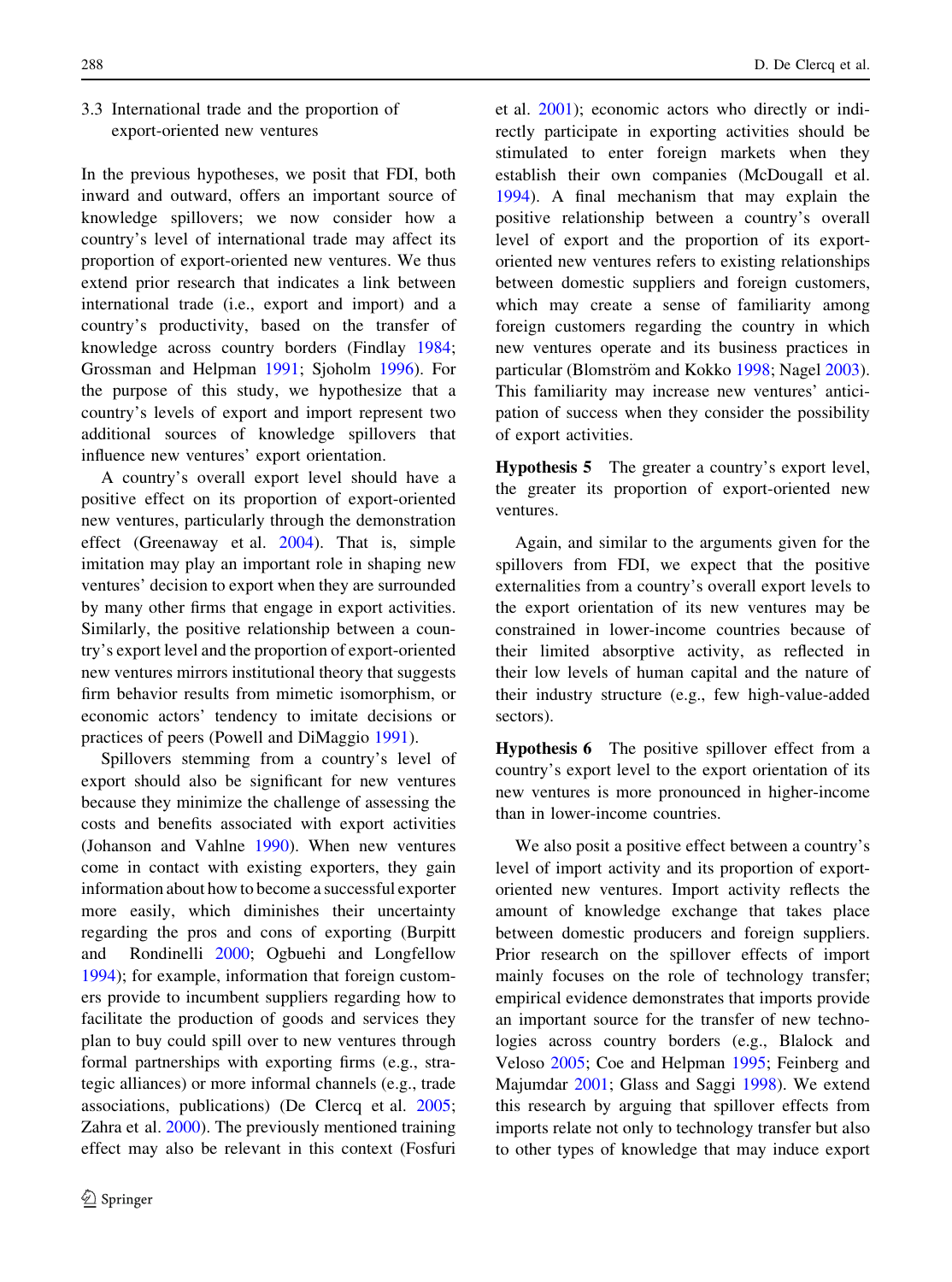activities. New ventures could benefit from their country's import activities if a foreign producer exchanges knowledge about its home market as a sales tool for existing customers (Coe and Helpman [1995\)](#page-18-0). If such knowledge spills over to a country's new ventures through collaborations with and exposure to more knowledgeable domestic players, the new ventures obtain a better understanding of the foreign producers' specific country context and thus achieve a better position from which to find foreign customers. In short, foreign producers may reveal information about their own country's unique characteristics as a sales tool, in which case this knowledge accumulates indirectly within the country in which the new ventures operate. Over time, accumulated knowledge about particular countries should decrease uncertainty related to undertaking business activities in foreign countries and enhance the proportion of export-oriented new ventures.

Hypothesis 7 The greater a country's import level, the greater its proportion of export-oriented new ventures.

Based on similar reasoning with respect to the role of export spillovers from FDI and export, we speculate that the spillovers from import are more pronounced in higher- versus lower-income countries.

Hypothesis 8 The positive spillover effect from a country's import level to the export orientation of its new ventures is more pronounced in higher-income than in lower-income countries.

3.4 Export-oriented new ventures and total level of entrepreneurial activity

Finally, we expect that the extent to which a country's new ventures are oriented toward exports is not only a consequence of spillover effects but also provides a specific source of spillovers that influences the emergence of new businesses in the country. That is, the nature of early-stage activity itself can be an important source of spillovers (Parker [2005\)](#page-19-0). In making this claim, we draw from literature that emphasizes the role of macrolevel factors to explain cross-country differences in entrepreneurship (Noorderhaven et al. [2004;](#page-19-0) Verheul et al. [2002](#page-20-0)). Specifically, previous literature highlights the role of demand-side factors (e.g., country's industrial structure) and supply-side factors (e.g., skills and preferences) in shaping entrepreneurs' willingness or ability to act on new business opportunities and create the opportunities for such start-up activity. A specific supply factor that influences the emergence of new businesses within a country may be the export orientation of its (existing) new ventures. First, exporting new ventures have preferential access to knowledge related to foreign markets and technologies (Autio et al. [2000;](#page-17-0) Hessels [2007](#page-18-0); Zahra et al. [2000\)](#page-20-0), and this knowledge may generate novel insights into unexploited opportunities for new businesses (De Clercq et al. [2005](#page-18-0); Shane and Venkataraman [2000\)](#page-19-0). Second, new ventures focusing on export may act as extraordinary role models for aspiring entrepreneurs (Davidsson and Honig [2003](#page-18-0)). Consistent with the premises underlying institutional theory, individual economic actors may imitate the behavior of highly visible and successful peers, including export-oriented new ventures (Powell and DiMaggio [1991](#page-19-0)). Such imitation may then provide support and legitimacy to entrepreneurship as a career choice, resulting in the creation of more new businesses within the country.

Hypothesis 9 The greater a country's proportion of export-oriented new ventures, the greater its (subsequent) total level of entrepreneurial activity.

#### 4 Methodology

#### 4.1 Data and sample

We draw data from various sources. To determine a country's proportion of export-oriented new ventures and total level of entrepreneurial activity (i.e., dependent variables), we collect information from the Global Entrepreneurship Monitor (GEM; Reynolds et al. [2005;](#page-19-0) see also Acs et al. [2008a](#page-17-0), for more elaborate information on the GEM project). Various organizations [e.g., the World Trade Organization (WTO), the Organization for Economic Cooperation and Development (OECD), the United Nations (UN), and Eurostat] publish international comparative statistics about exports for many countries, but virtually no official international comparative export statistics relate specifically to new ventures. In this respect, the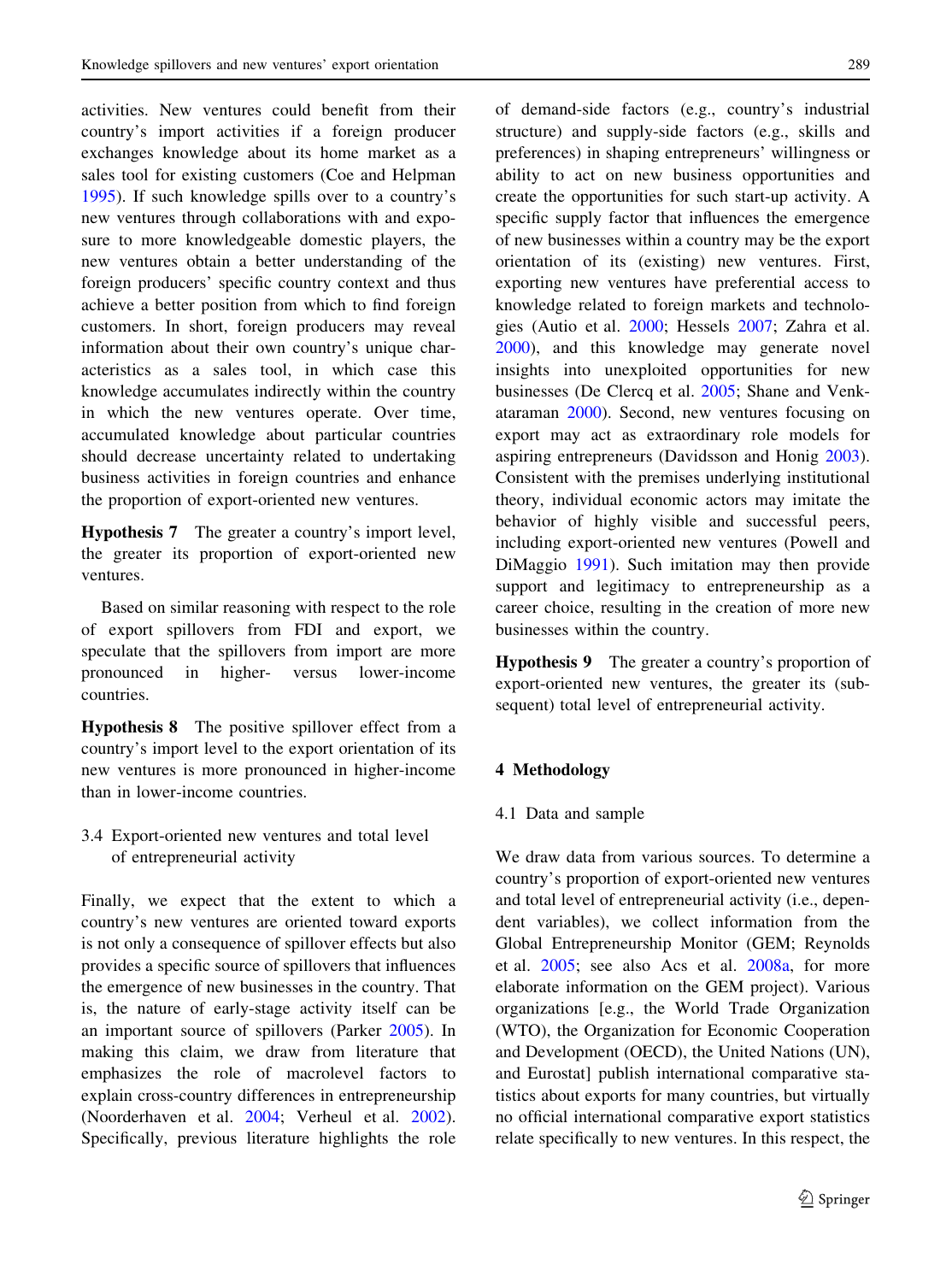GEM initiative fills an important gap by providing a harmonized measure of new ventures' export orientations across countries. For our independent variables, we draw data about a country's FDI from the Foreign Direct Investment database maintained by the United Nations Conference on Trade and Development (UNCTAD) and gather information about each country's export and import levels from the World Bank. Finally, we include several control variables in our models and obtain these data from several sources, including the Global Competitiveness Report and the World Competitiveness Yearbook.

In essence, our data set includes annual data pertaining to 34 countries over a 4-year period (2002–2005). The sample of included countries is limited to those that participated in GEM during 2002– 2005.<sup>2</sup> Furthermore, because not all countries participated in GEM in each year and because we note missing data for some independent variables, our analyses are based on 80 observations distributed across 34 countries. Finally, we assign countries to higher- or lower-income categories on the basis of their overall prosperity.<sup>3</sup>

## 4.2 Measures

#### 4.2.1 Dependent variables

We measure total level of (early-stage) entrepreneurial activity (2002–2005) using GEM's total early-stage entrepreneurial activity (TEA) index, $4$ which assesses the proportion of a country's population between the ages of 18 and 64 years who are either in the start-up phase or manage/own a business that is less than 42 months (i.e., 3.5 years) of age.<sup>5</sup>

The TEA index thus assesses, in a given year, the total level of (early-stage) entrepreneurial activity within a country, irrespective of its nature. Reynolds et al. [\(2005](#page-19-0)) provide empirical support for the validity of the TEA index by comparing it with national administrative data on firm birth rates and support its reliability by calculating the correlation of countries' TEA rates over different years. The TEA is based on information collected through adult population surveys conducted by telephone or face to face. See also Acs et al. ([2008b](#page-17-0)), who provide a more elaborate discussion of the TEA when comparing it with the World Bank business entry data.

To measure the proportion of export-oriented new ventures (2002–2005), we consider the percentage of a country's (early-stage) entrepreneurs (as defined by the TEA index) involved in substantial export activity. Specifically, we assess the proportion of new ventures, relative to the total number of new ventures, that stated that at least 26% of their customers were located in foreign countries (Reynolds et al.  $2005$ ).<sup>6</sup> With this unique measure, the GEM project provides a first attempt to create cross-country data pertaining to the extent to which new ventures orient toward exports. As one of their defining characteristic, international new ventures are international at their inception (Knight and Cavusgil [2004;](#page-19-0) Oviatt and McDougall [1997\)](#page-19-0). Because of the challenge associated with observing a firm's activities at its inception, extant research typically defines international new ventures pragmatically as those that make foreign market commitments within a relatively long period after their founding, such as 6 or 8 years (Coviello and Jones [2004;](#page-18-0) Oviatt and McDougall [1997\)](#page-19-0). Furthermore, to capture international activity at the time of inception, researchers must define the exact point at which the business was founded (Katz and Gartner [1988](#page-19-0); Reynolds and Miller [1992](#page-19-0)). In this regard, Oviatt and McDougall ([1997\)](#page-19-0) suggest that the time of business founding occurs when the first serious planning for the business takes place. Accordingly, our measure of new ventures' export orientation includes entrepreneurs that are currently

<sup>2</sup> The countries are Argentina, Australia, Belgium, Brazil, Canada, Chile, China, Denmark, Finland, France, Germany, Greece, Hong Kong, Hungary, Iceland, India, Ireland, Israel, Italy, Japan, Korea, Mexico, The Netherlands, New Zealand, Norway, Poland, Slovenia, South Africa, Spain, Sweden, Switzerland, Thailand, the UK, and the USA.

<sup>&</sup>lt;sup>3</sup> Specifically, following the classification used by the World Bank, the lower-income category includes ''low-income economies,'' ''lower-middle-income economies,'' and ''uppermiddle-income economies,'' while the higher-income category includes ''high-income economies.''

<sup>&</sup>lt;sup>4</sup> The TEA index is the most widely known index generated by GEM (Minniti et al. [2006;](#page-19-0) Reynolds et al. [2005\)](#page-19-0).

<sup>5</sup> We count those engaged in both activities in a given year only once (Reynolds et al. [2005](#page-19-0)).

<sup>6</sup> Our choice to include only new ventures with a substantial focus on exports (i.e., more than 25% foreign customers) is guided by previous studies in international entrepreneurship, in which high-level exporters are commonly defined as having export sales of 25% or more (Moen [2002\)](#page-19-0).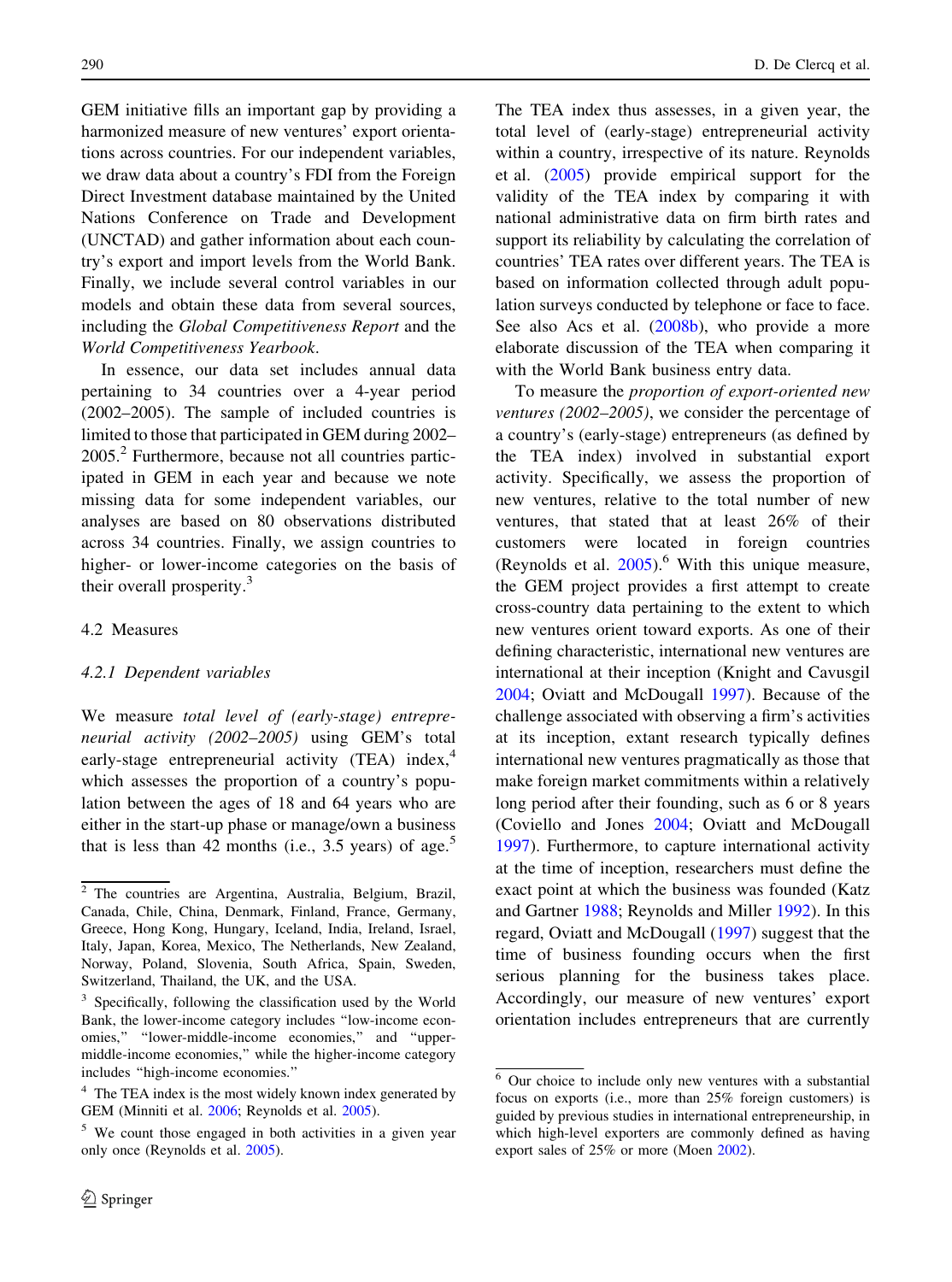involved in the start-up processes of their venture or have recently gone through this process. Our measure also matches recent research that suggests it is important to take into account a firm's very early phases when studying international new ventures (Coviello [2006](#page-18-0); Moen [2002](#page-19-0)). Finally, extant research indicates that foreign market entry by new ventures often takes place within 3 years of the firm's establishment (Autio et al. [2000;](#page-17-0) McDougall and Oviatt [2000](#page-19-0); Rennie [1993](#page-19-0)). Thus, our definition of new ventures' export orientation includes ventures that are as old as 3.5 years, which seems appropriate.

#### 4.2.2 Independent variables

Inward FDI (1995–2004) reflects the percentage of a country's inward flow of foreign capital relative to its gross fixed capital formation. Outward FDI (1995– 2004) equals the percentage of a country's outward flow of capital relative to its gross fixed capital formation. We draw both measures from UNCTAD's World Investment Report.

We use the percentage of a country's exports of goods and services relative to its gross domestic product (GDP) to measure a country's export level (1995–2004), which we obtain from the World Development Indicators database, provided by the World Bank. This measure is skewed toward larger and older firms, which undertake the vast majority of export activity (in terms of value added). Particularly in lower-income countries, the GDP created by new ventures, let alone the amount of their export activity, typically is not recorded in official statistics (Reynolds et al. [2005](#page-19-0); Sternberg and Wennekers [2005\)](#page-19-0). Therefore, it seems unlikely that the added value created by the export activities of new ventures, as captured in our GEM-based measure of new ventures' export orientation, would be recorded in the official statistics about countries' export levels.<sup>7</sup> Hence, a positive correlation between export as a percentage of GDP and our measure of the proportion of export-oriented new ventures is by no means straightforward. Similarly, we measure a country's import level (1995–2004) as the percentage of a

country's imports of goods and services relative to its GDP. This measure is also drawn from the World Development Indicators database.

## 4.2.3 Control variables

To account for alternative explanations for the variation of both of our dependent variables (i.e., proportion of export-oriented new ventures and total level of entrepreneurial activity) across countries, we include several control variables. Consistent with the eclectic framework of entrepreneurship (Verheul et al. [2002](#page-20-0)), we classify these controls into two categories: (1) demand-side factors that reflect the presence of entrepreneurial opportunities through market demand and (2) supply-side factors that entail the skills and preferences of a country's population toward new business creation.

In terms of demand-side factors, we consider employment share in manufacturing and employment share in services (2000) to represent a country's economic structure, which may influence the level and nature of the country's early-stage activity (Verheul et al. [2002](#page-20-0)). We draw this measure from the World Competitiveness Yearbook. In addition, we use a lower-income country dummy to reflect a country's overall prosperity, which may influence the level and nature of its new venture activities (Verheul et al. [2002](#page-20-0)); we code this dummy as 1 when the country belongs to the ''low-income economies'', ''lower-middle-income economies'' or the ''uppermiddle-income economies'' according to the World Bank classification of countries by income. To assess the annual percentage change in a country's GDP, a dynamic measure of a country's overall prosperity, we use economic growth (2002–2005), based on data from the World Economic Outlook database, provided by the International Monetary Fund. Finally, our measure of company–university cooperation (2001) assesses (on a seven-point Likert scale) the technology transfer between companies and universities and reflects a source of technological resources for entrepreneurs. This measure emerges from the World Competitiveness Yearbook.

In terms of supply-side factors, ease of access to loans (2001), measured on a seven-point Likert scale and drawn from the Global Competitiveness Report, reflects the extent to which new ventures have easy access to financial resources to support

 $\frac{7}{7}$  Part of the TEA index relates to nascent entrepreneurs, which have not yet started their business (Reynolds et al. [2005](#page-19-0)); thus, for this group of entrepreneurs, official export statistics certainly do not capture (expected) export activity.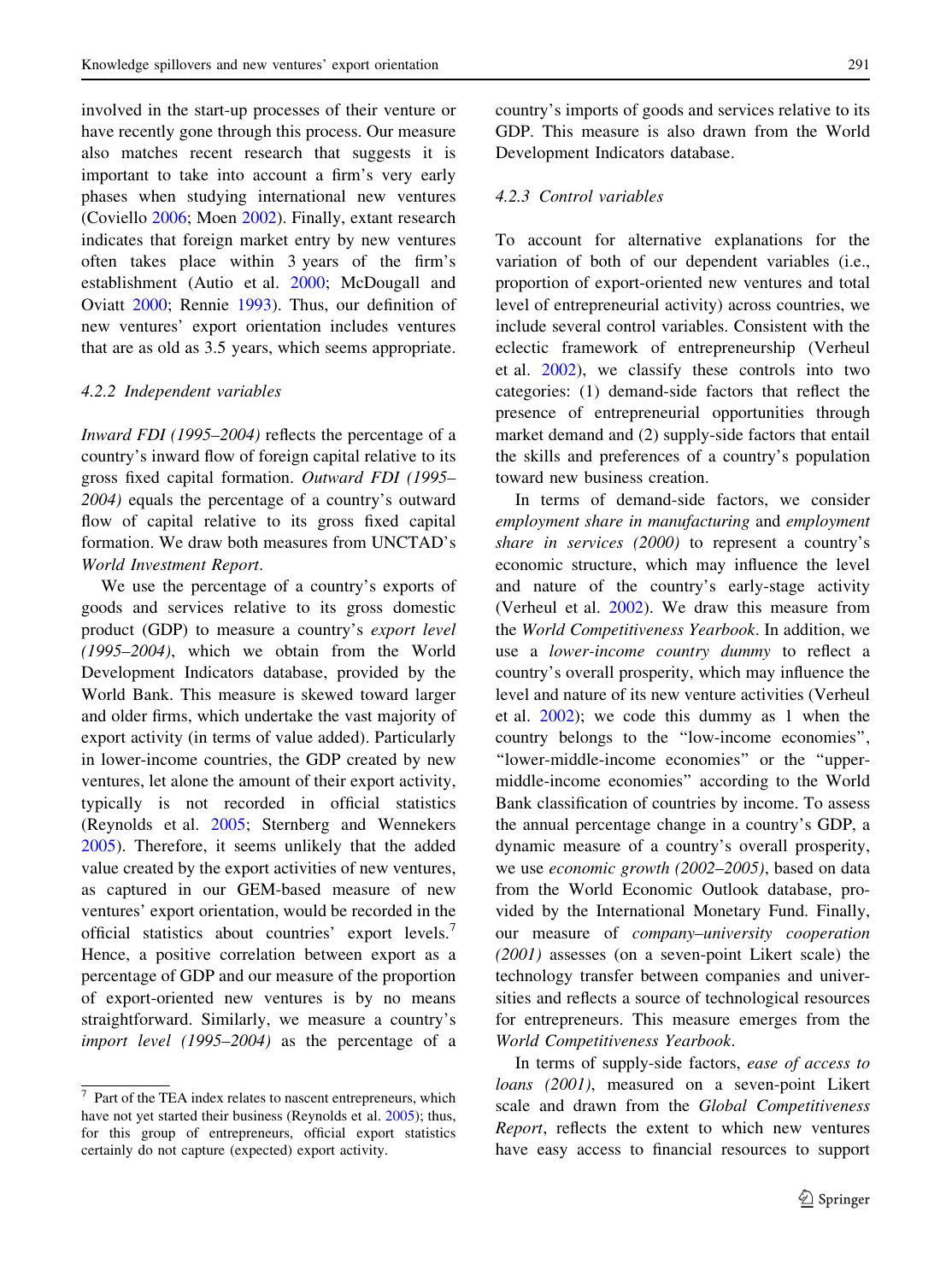their activities. Furthermore, tertiary education (1997), also drawn from the Global Competitiveness Report, pertains to a country's gross tertiary enrollment rate.

For the estimation of a country's proportion of export-oriented new ventures, we include three additional control variables: Gross domestic product (logarithm) (2002–2005), drawn from the World Development Indicators database, reflects the size of a country's home market. Inflation rate (2002–2005), obtained from the World Economic Outlook database, reflects increases in consumer price levels (annual percentage changes) that make it harder for economic actors to engage in export activity (domestically, inflation often coincides with wage compensation, but such compensation is less likely at the international trade level). Change in exchange rate (2002–2005), drawn from Economic History Services (and supplemented by information from OANDA.com), is the percentage change of a country's national currency in US dollars. When the exchange rate increases, products become relatively more expensive for foreign buyers, which may hinder new ventures' export orientation. Finally, we include time dummies to control for cyclical changes in the global economic environment that may influence the level and nature of entrepreneurial activity within countries.

#### 4.3 Analysis

We test our hypotheses using regression analysis. For the prediction of a country's proportion of exportoriented new ventures, we employ different time lags for the independent and control variables. First, because knowledge spillovers may take some time before they materialize (Jaffe and Trajtenberg [1998\)](#page-18-0) and because the four independent variables—inward FDI, outward FDI, export, and import—fluctuate heavily over time, we average the four variables over the 6 years that span the period from  $t - 1$  to  $t - 6$ . Second, we include the cyclical variables, economic growth, inflation rate, and exchange rate, contemporaneously with the dependent variables, and we capture the remaining cyclical variation by the time dummies. Third, the remaining seven controls employment share of manufacturing, employment share of services, lower-income country dummy, company–university cooperation, ease of access to

loans, tertiary education, and log of GDP—reflect structural characteristics of an economy and thus change only slowly over time. Accordingly, we include them as time-invariant variables in the empirical analysis.<sup>8</sup> Finally, for the prediction of a country's total level of entrepreneurial activity, we use a 1-year time lag of the ''proportion of exportoriented new ventures'' variable.

## 5 Results

In Table [1](#page-10-0), we display the correlations among the study variables. The correlations between the proportion of export-oriented new ventures and the four sources of cross-border spillovers (inward FDI, outward FDI, export, and import) are significant and positive; however, high correlation coefficients mark the four independent variables, particularly between a country's export and import levels (0.98), which raises concerns about multicollinearity (Greene [2004](#page-18-0)). The correlation between export and import is so high that their effects cannot be separated in a single regression model. Therefore, we calculate the sum of export and import and label this variable ''total international trade.''<sup>9</sup>

In Table [2](#page-11-0), we present some descriptive statistics for the study's key variables in higher- versus lowerincome countries. As we might expect, the total level of entrepreneurial activity is greater in lower-income countries, whereas the proportion of export-oriented new ventures is greater in higher-income countries (Acs et al.  $2004$ ; see also Acs and Amorós  $2008$ ). Furthermore, levels of FDI and international trade are greater in higher-income versus lower-income countries, which reflects the latter's poor integration into the world economy. In particular, the low level of outward FDI for lower-income countries is striking;

<sup>8</sup> Including these time-invariant independent variables makes the use of fixed effects superfluous, because the time-invariant independent variables can explain structural country differences. Because this approach requires fewer independent variables (i.e., 7 instead of 34 country dummies), we can estimate the model coefficients more efficiently.

<sup>9</sup> To assess the separate effects of export and import in the same model, we include a ''surplus in international trade'' variable, which equals the difference between a country's export and import levels, in model 8 (Table [3\)](#page-12-0).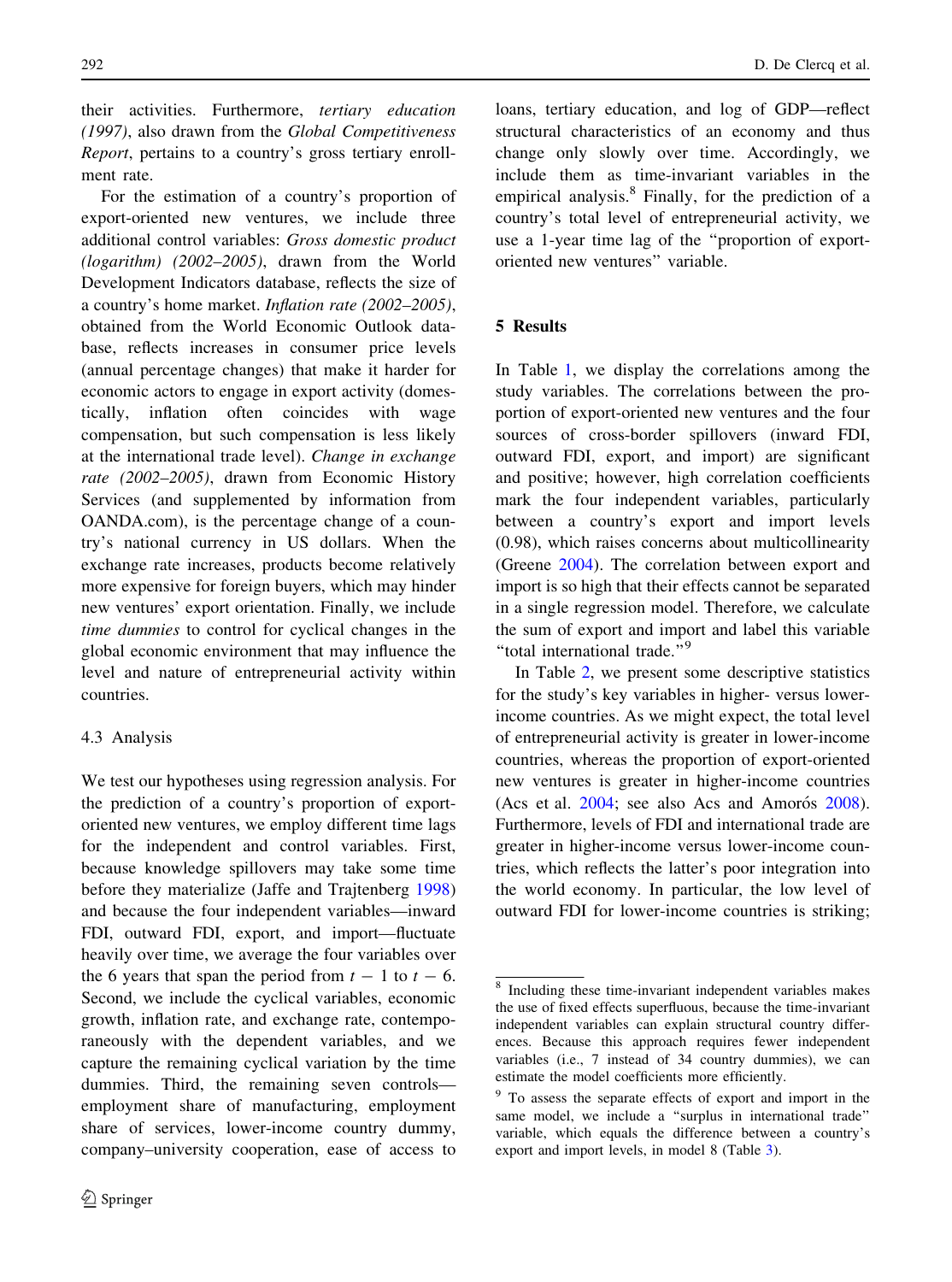<span id="page-10-0"></span>

| Table 1 Correlation matrix $(N =$                                                                                                                                                                                                                  | 80)                               |              |          |           |           |           |                |           |           |                 |           |           |         |                |           |                 |
|----------------------------------------------------------------------------------------------------------------------------------------------------------------------------------------------------------------------------------------------------|-----------------------------------|--------------|----------|-----------|-----------|-----------|----------------|-----------|-----------|-----------------|-----------|-----------|---------|----------------|-----------|-----------------|
|                                                                                                                                                                                                                                                    |                                   | $\mathbf{C}$ | 3        | 4         | 5         | $\circ$   | $\overline{ }$ | $\infty$  | $\circ$   | $\overline{10}$ | $\Box$    | 12        | 13      | $\overline{1}$ | 15        | $\overline{16}$ |
| stage entrepreneurial<br>1. Total level of early-<br>activity (TEA)                                                                                                                                                                                |                                   |              |          |           |           |           |                |           |           |                 |           |           |         |                |           |                 |
| oriented new ventures<br>2. Proportion of export-                                                                                                                                                                                                  | $-0.24$ <sup>a</sup> ( $N = 75$ ) |              |          |           |           |           |                |           |           |                 |           |           |         |                |           |                 |
| 3. Inward FDI                                                                                                                                                                                                                                      | $-0.16$                           | $0.36**$     |          |           |           |           |                |           |           |                 |           |           |         |                |           |                 |
| 4. Outward FDI                                                                                                                                                                                                                                     | $-0.41**$                         | $0.49**$     | $0.71**$ |           |           |           |                |           |           |                 |           |           |         |                |           |                 |
| 5. Export                                                                                                                                                                                                                                          | $-0.28*$                          | $0.61**$     | $0.69**$ | $0.53**$  |           |           |                |           |           |                 |           |           |         |                |           |                 |
| 6. Import                                                                                                                                                                                                                                          | $-0.30**$                         | $0.62**$     | $0.64**$ | $0.50**$  | $0.98***$ |           |                |           |           |                 |           |           |         |                |           |                 |
| 7. Employment share in<br>manufacturing                                                                                                                                                                                                            | $-0.30**$                         | 0.025        | $-0.25*$ | $-0.24*$  | $-0.10$   | $-0.10$   |                |           |           |                 |           |           |         |                |           |                 |
| 8. Employment share in<br>services                                                                                                                                                                                                                 | $-0.31**$                         | $0.45**$     | $0.40**$ | $0.55**$  | $0.30**$  | $0.30**$  | $-0.29**$      |           |           |                 |           |           |         |                |           |                 |
| 9. Dummy for lower-<br>income countries                                                                                                                                                                                                            | $0.52***$                         | $-0.42**$    | $-0.15$  | $-0.52**$ | $-0.30**$ | $-0.31**$ | $-0.070$       | $-0.56**$ |           |                 |           |           |         |                |           |                 |
| 10. Economic growth                                                                                                                                                                                                                                | 0.056                             | $-0.0088$    | $-0.009$ | $-0.15$   | 0.12      | 0.11      | $-0.054$       | $-0.34**$ | 0.18      |                 |           |           |         |                |           |                 |
| 11. Company-university<br>cooperation                                                                                                                                                                                                              | $-0.22*$                          | $0.33**$     | $0.36**$ | $0.52***$ | 0.20      | 0.18      | $-0.25*$       | $0.57***$ | $-0.53**$ | $-0.13$         |           |           |         |                |           |                 |
| 12. Ease of access to<br>loans                                                                                                                                                                                                                     | $-0.37**$                         | $0.40**$     | $0.43**$ | $0.71**$  | $0.25*$   | $0.22*$   | $-0.25*$       | $0.65**$  | $-0.71**$ | $-0.25*$        | $0.77***$ |           |         |                |           |                 |
| 13. Tertiary education                                                                                                                                                                                                                             | $-0.22*$                          | $0.22*$      | 0.005    | $0.31**$  | $-0.049$  | $-0.080$  | 0.044          | $0.55**$  | $-0.70**$ | $-0.17$         | $0.57***$ | $0.58**$  |         |                |           |                 |
| 14. Log of GDP                                                                                                                                                                                                                                     | $-0.21$                           | $-0.45**$    | $-0.15$  | 0.054     | $-0.33**$ | $-0.34**$ | $-0.055$       | $-0.049$  | $-0.089$  | $-0.044$        | $-0.0065$ | 0.048     | 0.18    |                |           |                 |
| 15. Inflation rate                                                                                                                                                                                                                                 | $0.51**$                          | $-0.29**$    | $-0.14$  | $-0.34**$ | $-0.26*$  | $-0.29**$ | 0.13           | $-0.13$   | $0.48***$ | $-0.40**$       | $-0.32**$ | $-0.45**$ | $-0.21$ | $-0.22*$       |           |                 |
| 16. Change in exchange<br>rate                                                                                                                                                                                                                     | $-0.37**$                         | 0.22         | 0.094    | $0.25*$   | 0.15      | 0.14      | 0.010          | 0.14      | $-0.48**$ | $0.31**$        | $0.24*$   | $0.41**$  | $0.28*$ | 0.0078         | $-0.63**$ |                 |
| Mean                                                                                                                                                                                                                                               | 8.38                              | 15.69        | 20.12    | 16.45     | 36.84     | 34.84     | 25.71          | 63.92     | 0.32      | 2.76            | 4.32      | 3.76      | 42.03   | 12.77          | 3.77      | 5.13            |
| Standard deviation                                                                                                                                                                                                                                 | 5.03                              | 9.19         | 15.42    | 18.58     | 25.50     | 24.25     | 6.77           | 12.75     | 0.47      | 3.13            | 1.39      | 0.95      | 20.04   | 1.47           | 5.25      | 12.88           |
| * $p < 0.05$ ; ** $p < 0.01$                                                                                                                                                                                                                       |                                   |              |          |           |           |           |                |           |           |                 |           |           |         |                |           |                 |
| <sup>a</sup> The indicated correlation refers to the <i>lagged</i> value $(t - 1)$ of a country's proportion of export-oriented new ventures compared with its total level of entrepreneurial activity,<br>consistent with our analysis in Table 4 |                                   |              |          |           |           |           |                |           |           |                 |           |           |         |                |           |                 |
| <i>Note:</i> The variables inward FDI, outward FDI, export, and import are averaged over the years $t - 1$ to $t - 6$                                                                                                                              |                                   |              |          |           |           |           |                |           |           |                 |           |           |         |                |           |                 |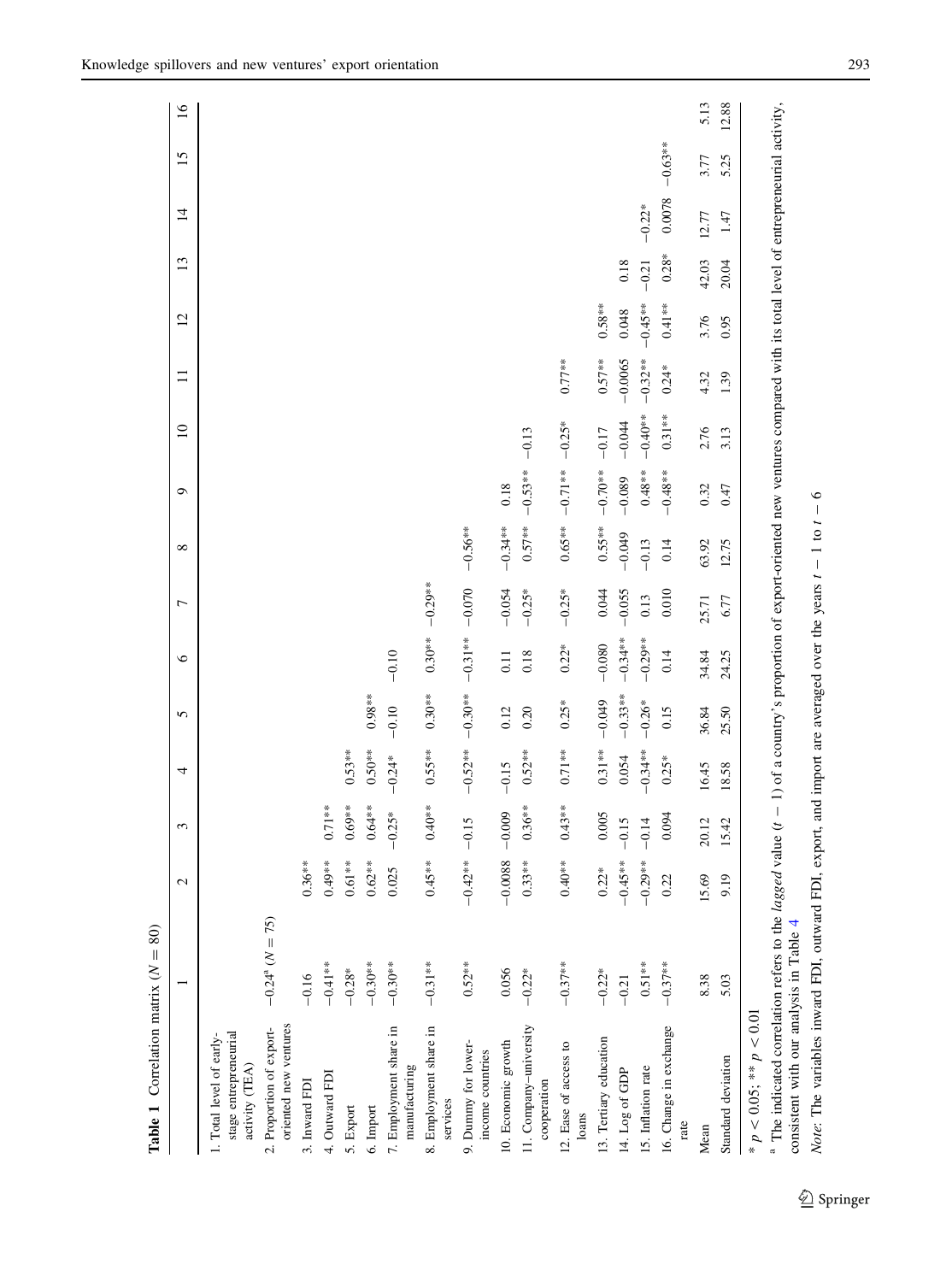|                                      | TEA  | Percentage of<br>export-<br>oriented<br>new ventures | Inward<br><b>FDI</b> | Outward<br><b>FDI</b> | Export | Import | Total<br>international<br>trade | Surplus in<br>international<br>trade |
|--------------------------------------|------|------------------------------------------------------|----------------------|-----------------------|--------|--------|---------------------------------|--------------------------------------|
| Higher-income countries ( $N = 55$ ) |      |                                                      |                      |                       |        |        |                                 |                                      |
| Mean                                 | 6.6  | 18.3                                                 | 21.7                 | 22.9                  | 42.0   | 39.8   | 81.8                            | 2.2                                  |
| Standard<br>deviation                | 3.2  | 8.2                                                  | 17.8                 | 19.1                  | 28.2   | 26.7   | 54.6                            | 5.2                                  |
| Minimum                              | 1.48 | 0.0                                                  | 0.49                 | 1.00                  | 10.6   | 9.4    | 20.0                            | $-8.7$                               |
| Maximum                              | 14.5 | 43.2                                                 | 66.5                 | 56.7                  | 143.0  | 137.7  | 280.7                           | 14.4                                 |
| Lower-income countries $(N = 25)$    |      |                                                      |                      |                       |        |        |                                 |                                      |
| Mean                                 | 12.2 | 10.0                                                 | 16.7                 | 2.2                   | 25.6   | 23.9   | 49.5                            | 1.69                                 |
| Standard<br>deviation                | 6.1  | 8.6                                                  | 7.2                  | 3.1                   | 12.7   | 12.5   | 24.9                            | 4.0                                  |
| Minimum                              | 2.5  | 0.95                                                 | 2.9                  | $-0.74$               | 9.4    | 11.2   | 20.6                            | $-4.9$                               |
| Maximum                              | 27.3 | 32.5                                                 | 31.9                 | 12.1                  | 63.0   | 64.4   | 127.4                           | 10.9                                 |

<span id="page-11-0"></span>Table 2 Descriptive statistics for dependent and independent variables, by level of economic development (averages 2002–2005)

Notes: TEA is the number of (early-stage) entrepreneurs as a percentage of the adult population; % export-oriented new ventures is the number of (early-stage) entrepreneurs stating that 26% or more of their customers are foreign as a percentage of the total (earlystage) entrepreneurs; and inward FDI, outward FDI, export, and import are averaged over the years  $t - 1$  to  $t - 6$ 

they have only recently begun to engage in outward FDI (UNCTAD [2006](#page-20-0)).

The results of the regressions predicting a country's proportion of export-oriented new ventures (i.e., export spillover hypotheses) appear in Table [3.](#page-12-0) First, model 1 includes only the control variables and reveals that the proportion of export-oriented new ventures is influenced positively by the country's employment share in manufacturing and services but negatively by GDP (logged) and the inflation rate. Second, models 2–7 summarize the results when we enter the various sources of export spillovers (inward FDI, outward FDI, and international trade) into separate models. Specifically, models 2, 4, and 6 do not discriminate between higher- and lower-income countries (to test hypotheses 1, 3, 5, and 7), and models 3, 5, and 7 multiply each of the sources of knowledge spillovers with a dummy variable that reflects whether a country belongs to the higher- or lower-income category (to test hypotheses  $2, 4, 6$ , and  $8$ ).<sup>10</sup>

Model 2 indicates no effect of inward FDI on the proportion of export-oriented new ventures and thus a lack of support for hypothesis 1. However, model 3 reveals that this lack of effect may be explained by the opposite role that inward FDI plays in higherversus lower-income countries. Specifically, whereas inward FDI has a positive effect on the proportion of export-oriented new ventures in higher-income countries, its effect is negative in those with lower incomes. This finding provides partial support for hypothesis 2, in that we did not anticipate the negative effect for lower-income countries. Furthermore, model 4 shows a positive effect of outward FDI on the proportion of export-oriented new ventures (in support of hypothesis 3), and this positive effect manifests itself only in higher-income countries (model 5, in support of hypothesis 4). Similarly, international trade has a positive effect on the proportion of export-oriented new ventures

 $\frac{10}{10}$  Likelihood ratio tests show that the improvement of the model fit is significant for inward FDI (model 3 versus model 2) but not significant for outward FDI and total international trade. Nevertheless, we observe substantial differences between the coefficients for higher- and lowerincome countries for both outward FDI and international trade. We also perform a likelihood ratio test to compare model 8

Footnote 10 continued

with a specification that does not distinguish between effects for the two country classifications. The likelihood ratio value for the latter specification (not reported) is  $-245.0$  whereas that of model 8 is  $-237.6$  $-237.6$  $-237.6$  (Table 3). Thus, the test statistic equals 14.8. Because the critical value at the 1% level is 13.3 (four degrees of freedom), the test shows that allowing for different effects for higher- and lower-income countries significantly improves the model fit.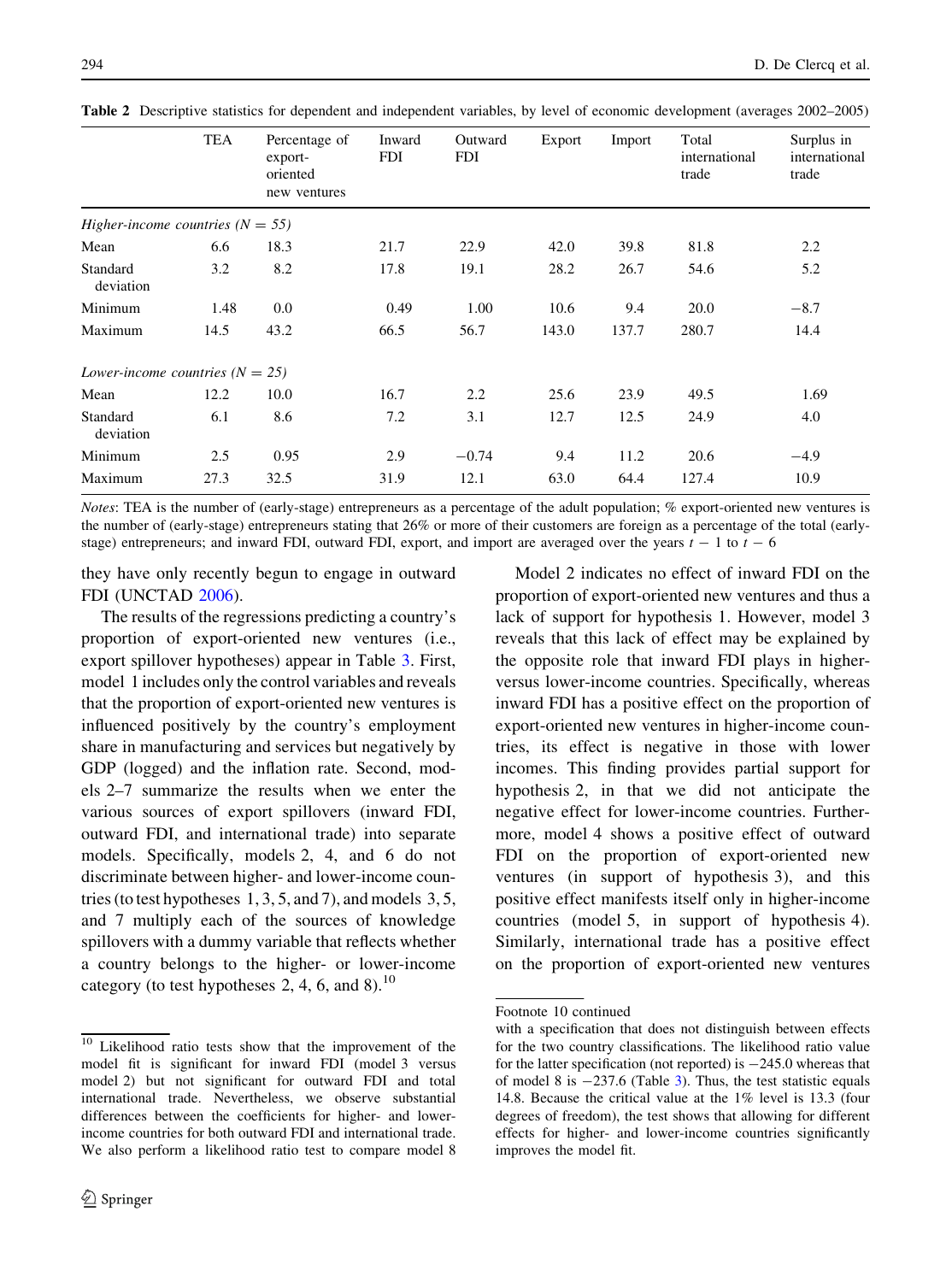<span id="page-12-0"></span>

|                                                                                                                                                                                                                                     | Model 1    | Model 2             | Model 3   | Model 4             | Model 5             | Model 6             | Model 7                                                                                                                        | Model 8             |
|-------------------------------------------------------------------------------------------------------------------------------------------------------------------------------------------------------------------------------------|------------|---------------------|-----------|---------------------|---------------------|---------------------|--------------------------------------------------------------------------------------------------------------------------------|---------------------|
| Constant                                                                                                                                                                                                                            | 34.9**     | 39.1**              | $37.7**$  | 46.1**              | 48.3**              | $24.4$ <sup>#</sup> | $24.1$ <sup>#</sup>                                                                                                            | $20.7$ <sup>#</sup> |
| Employment share manufacturing                                                                                                                                                                                                      | $0.26*$    | $0.24$ <sup>#</sup> | $0.34***$ | $0.24$ <sup>#</sup> | $0.26^{*}$          | $0.23$ <sup>#</sup> | $0.25^{*}$                                                                                                                     | $0.36***$           |
| Employment share services                                                                                                                                                                                                           | $0.29**$   | $0.24$ <sup>#</sup> | $0.34***$ | $0.22^{*}$          | $0.24$ <sup>#</sup> | 0.18                | $0.17\,$                                                                                                                       | $0.27*$             |
| Dummy for lower-income countries                                                                                                                                                                                                    | $-2.6$     | $-2.9$              | $15.0*$   | $-1.2$              | 1.56                | 1.16                | 6.9                                                                                                                            | $22.4*$             |
| Economic growth                                                                                                                                                                                                                     | 0.22       | 0.070               | $-0.29$   | 0.044               | $-0.011$            | $-0.14$             | $-0.27$                                                                                                                        | $-0.32$             |
| Company-university cooperation                                                                                                                                                                                                      | $-0.19$    | $-0.26$             | $-0.11$   | $-0.080$            | $-0.093$            | $-0.31$             | $-0.093$                                                                                                                       | 0.16                |
| Ease of access to loans                                                                                                                                                                                                             | $\!0.80\!$ | $-0.054$            | $-1.56$   | $-1.82$             | $-2.4$              | $0.85\,$            | 0.26                                                                                                                           | $-0.82$             |
| Tertiary education                                                                                                                                                                                                                  | $-0.031$   | 0.0022              | 0.051     | 0.026               | 0.050               | 0.070               | 0.091                                                                                                                          | 0.11                |
| Log of GDP                                                                                                                                                                                                                          | $-3.3***$  | $-3.2***$           | $-3.7***$ | $-3.4***$           | $-3.7**$            | $-2.6**$            | $-2.6***$                                                                                                                      | $-3.0**$            |
| Inflation rate                                                                                                                                                                                                                      | $-0.74**$  | $-0.77**$           | $-1.0**$  | $-0.74**$           | $-0.82**$           | $-0.63***$          | $-0.70**$                                                                                                                      | $-0.74*$            |
| Change in exchange rate                                                                                                                                                                                                             | $-0.16$    | $-0.15$             | $-0.11$   | $-0.12$             | $-0.13$             | $-0.10$             | $-0.052$                                                                                                                       | $-0.0014$           |
| Inward FDI (H1)                                                                                                                                                                                                                     |            | 0.086               |           |                     |                     |                     |                                                                                                                                |                     |
| Inward FDI, higher income (H2)                                                                                                                                                                                                      |            |                     | $0.15*$   |                     |                     |                     |                                                                                                                                | $-0.10$             |
| Inward FDI, lower income (H2)                                                                                                                                                                                                       |            |                     | $-0.68**$ |                     |                     |                     |                                                                                                                                | $-0.83**$           |
| Outward FDI (H3)                                                                                                                                                                                                                    |            |                     |           | $0.19***$           |                     |                     |                                                                                                                                |                     |
| Outward FDI, higher income (H4)                                                                                                                                                                                                     |            |                     |           |                     | $0.21**$            |                     |                                                                                                                                | $0.16*$             |
| Outward FDI, lower income (H4)                                                                                                                                                                                                      |            |                     |           |                     | $-0.53$             |                     |                                                                                                                                | 0.62                |
| Total international trade (H5, 7)                                                                                                                                                                                                   |            |                     |           |                     |                     | $0.067***$          |                                                                                                                                |                     |
| $\circledast$<br>Total international trade, higher income (H6,                                                                                                                                                                      |            |                     |           |                     |                     |                     | $0.078**$                                                                                                                      | $0.079***$          |
| Total international trade, lower income (H6, 8)                                                                                                                                                                                     |            |                     |           |                     |                     |                     | $-0.0063$                                                                                                                      | 0.0056              |
| (H6, 8)<br>Surplus in international trade, higher income                                                                                                                                                                            |            |                     |           |                     |                     |                     |                                                                                                                                | $-0.13$             |
| Surplus in international trade, lower income (H6, 8)                                                                                                                                                                                |            |                     |           |                     |                     |                     |                                                                                                                                | $-0.16$             |
| Log likelihood                                                                                                                                                                                                                      | $-257.3$   | $-256.1$            | $-247.0$  | $-251.1$            | $-249.5$            | $-250.7$            | $-249.6$                                                                                                                       | $-237.6$            |
|                                                                                                                                                                                                                                     | 0.558      | 0.571               | 0.659     | 0.621               | 0.636               | 0.625               | 0.635                                                                                                                          | 0.730               |
| Adjusted $R^2$                                                                                                                                                                                                                      | 0.471      | 0.478               | 0.579     | 0.539               | 0.551               | 0.545               | 0.549                                                                                                                          | 0.632               |
| Notes: Dependent variable: number of (early-stage) entrepreneurs stating that 26% or more of their customers are foreign, as a percentage of the total (early-stage) entrepreneurs.<br>Estimation method is ordinary least squares. |            |                     |           |                     |                     |                     | Year dummies are not reported. Inward FDI, outward FDI, and international trade are averaged over the years $t - 1$ to $t - 6$ |                     |

Table 3 Estimates of a country's proportion of export-oriented new ventures (

N = 80)

\* p

 $< 0.05$ : \*\*

 $p < 0.01$ ; #  $p$ 

 $< 0.10$  (two-tailed tests)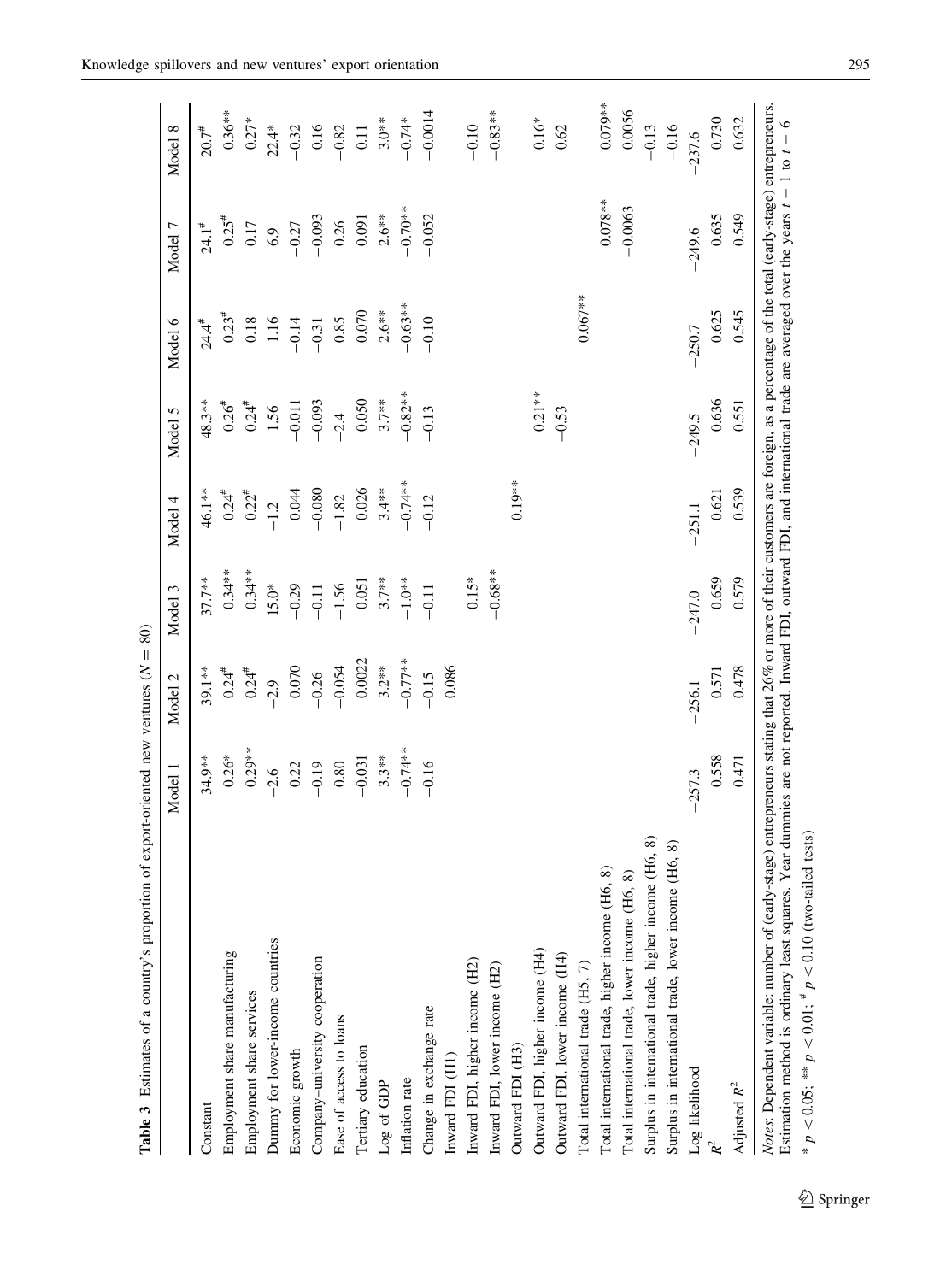|                                                                  | Model 9    | Model 10   | Model 11                                                    |
|------------------------------------------------------------------|------------|------------|-------------------------------------------------------------|
| Constant                                                         | 14.5       | 14.2       | $18.5*$                                                     |
| Employment share manufacturing                                   | $-0.23*$   | $-0.22*$   | $-0.31**$                                                   |
| Employment share services                                        | $-0.14$    | $-0.14$    | $-0.23*$                                                    |
| Dummy for lower-income countries                                 | $4.0*$     | $3.8*$     | $5.6**$                                                     |
| Economic growth                                                  | $0.82**$   | $0.83**$   | $0.69*$                                                     |
| Company–university cooperation                                   | $-0.31$    | $-0.29$    | $-0.54$                                                     |
| Ease of access to loans                                          | 0.42       | 0.42       | 0.39                                                        |
| Tertiary education                                               | $0.12**$   | $0.12**$   | $0.16**$                                                    |
| Proportion of export-oriented new ventures, (year $t - 1$ ) (H9) |            | $-0.015$   | $0.20^{#}$                                                  |
| Estimation method                                                | <b>OLS</b> | <b>OLS</b> | IV                                                          |
| Endogenous explanatory variable                                  |            |            | Proportion of export-oriented<br>new ventures (year $t-1$ ) |
| Instrument used                                                  |            |            | Log of GDP                                                  |
| $R^2$                                                            | 0.491      | 0.492      | 0.346                                                       |
| Adjusted $R^2$                                                   | 0.421      | 0.413      | 0.243                                                       |
|                                                                  |            |            |                                                             |

<span id="page-13-0"></span>**Table 4** Estimates of a country's total level of entrepreneurial activity  $(N = 75)$ 

Notes: Dependent variable: number of (early-stage) entrepreneurs as a percentage of the adult population (i.e., TEA index). Year dummies not reported

\*  $p < 0.05$ ; \*\*  $p < 0.01$ ;  $\frac{h}{p} < 0.10$  (one-tailed tests)

(model 6), which is only present in higher-income countries (model 7), in tentative support of hypotheses 5, 6, 7, and 8.

For a more rigorous test of the export spillover hypotheses, in model 8, we include the three sources of export spillovers simultaneously, as well as the "surplus in international trade" variable to separate the effects of export versus import. The results show positive effects of outward FDI and total international trade in higher-income countries and a negative effect of inward FDI in lower-income countries. The surplus in international trade variable remains insignificant in both types of countries.

Finally, in Table 4, we assess the effect of a country's proportion of export-oriented new ventures on its total level of entrepreneurial activity.<sup>11</sup> Model 9, which includes only the controls, shows that a country's economic growth and tertiary education enrollment rate positively influence total entrepreneurial activity, whereas employment share in manufacturing has a negative effect. Model 10 also shows that the proportion of export-oriented new ventures does not have a significant effect, but as Table [3](#page-12-0) and our hypotheses suggest, this variable is not exogenous. In particular, the log of GDP (i.e., size of the home market) has a strong impact on the proportion of export-oriented new ventures, and therefore, the ordinary least-squares estimates in model 10 likely are biased (Greene [2004](#page-18-0)). Accordingly, in model 11, we estimate a country's total level of entrepreneurial activity using the instrumental variable estimation technique (Greene  $2004$ ).<sup>12</sup> Consistent with our expectations in hypothesis 9, we find a positive, albeit weak, effect of a country's

<sup>&</sup>lt;sup>11</sup> The number of observations in Table 4 ( $N = 75$ ) differs from that in Table [3](#page-12-0) ( $N = 80$ ). The 1-year time lag used in Table 4 results in a loss of observations for the proportion of export-oriented new ventures variable, but Table 4 also gains observations for which a spillover variable (i.e., FDI, international trade) was missing in Table [3.](#page-12-0)

<sup>&</sup>lt;sup>12</sup> In model 11, the number of instruments equals the number of endogenous explanatory variables (i.e., one), so the model is exactly identified (Greene [2004\)](#page-18-0). As a robustness test, we tried several alternative estimations, with FDI and the trade variables as additional instruments. All estimations support the validity of the applied instruments, and the coefficient for the proportion of export-oriented new ventures variable remains similar to that reported in model 11 (Table 4).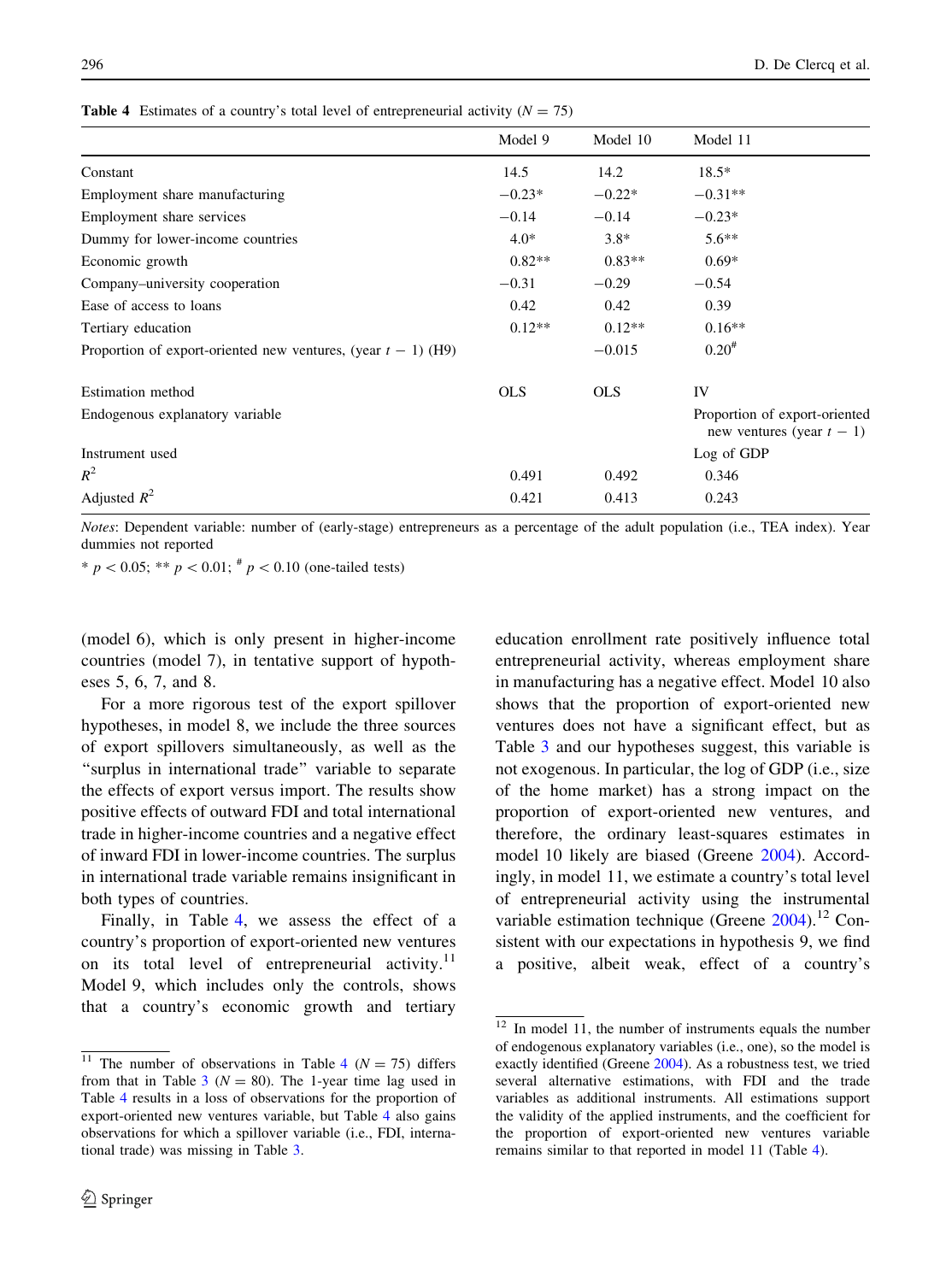proportion of export-oriented new ventures on its total level of entrepreneurial activity ( $p = 0.06$ ).<sup>13</sup> Furthermore, we note that the inclusion of insignificant variables in our model creates a small upward bias in our standard errors; for example, when we exclude the year dummies—which do not appear in the tables for parsimony—we find that the significance level of the proportion of export-oriented new ventures in model 11 changes to 0.04, which further corroborates hypothesis 9. The relatively weak effect of a country's proportion of export-oriented new ventures on its total entrepreneurial activity may be partially due to our use of a 1-year time lag in Table [4;](#page-13-0) because data about a country's exportoriented new ventures were collected by the GEM as recently as 2002, only a limited number of data points are available for this variable, and the use of longer time lags is not feasible.

## 6 Discussion

Extant literature suggests that firms' entry into foreign markets can be very difficult, especially for new ventures that lack necessary resources, such as firsthand information about foreign tastes and distribution channels (Autio et al. [2000;](#page-17-0) Eriksson et al. [1997](#page-18-0); McDougall and Oviatt [2000\)](#page-19-0). We extend literature that typically examines the role of individual- or firmlevel factors on new ventures' international activities by considering the effect of macrolevel (i.e., country) variables. To this end, we rely on knowledge spillover literature to argue that cross-country differences with respect to the proportion of export-oriented new ventures may be the result of a country's openness to cross-border activities (Grossmann and Helpman [1991\)](#page-18-0), as reflected in its level of FDI (both inward and outward) and international trade (export and import). In addition, we consider a country's proportion of export-oriented new ventures to be not only a consequence of export spillovers but also a driver of entrepreneurship spillovers that contributes to the

overall emergence of new businesses within a country's borders (Audretsch and Keilbach [2004](#page-17-0); Parker [2005\)](#page-19-0).

Our results provide mixed support for the role of export spillover effects in shaping the proportion of export-oriented new ventures. First, in terms of the role of inward FDI, we find a positive effect in higherincome countries (model 3), but this effect disappears when we take other sources of knowledge spillovers into consideration (model 8). Furthermore, in lowerincome countries, inward FDI has a negative rather than positive spillover effect on the proportion of export-oriented new ventures (models 3 and 8). These findings are revealing, because significant economics literature concentrates on the role of foreign MNEs in creating economic prosperity within host countries (e.g., Barrell and Pain [1997](#page-17-0)) or increasing domestic firms' propensity to export (Aitken et al. [1997](#page-17-0); Greenaway et al. [2004\)](#page-18-0). However, this source of spillover does not appear to have a positive effect on export orientation among a host country's new ventures, perhaps because the channels for knowledge spillovers from inward FDI seem more relevant to incumbent economic players than to recently created firms. Foreign MNEs may establish commercial linkages with local players that have certain reputations in the host country rather than with novices that lack legitimacy (Podolny [1993\)](#page-19-0). Alternatively, new ventures may have limited capacity to absorb the knowledge provided by foreign MNEs (Cohen and Levinthal [1990\)](#page-18-0) and therefore benefit less from their cooperation. In lower-income countries, this lack of absorptive capacity even appears to have a negative effect on the export orientation of new ventures. However, this negative effect should not be interpreted to imply that a country's economic development is hampered when it is exposed to high levels of inward FDI. Rather, the observed negative effect may simply mean that, in lower-income countries, knowledge from inward FDI gets more easily absorbed and realized through scale economies by larger firms and thus diverted away from export activities undertaken by new ventures (van Stel et al. [2005\)](#page-20-0). We acknowledge that these explanations are somewhat speculative; further research should assess in more detail the intermediate mechanisms through which new ventures benefit, or fail to benefit, from inward FDI, as well as how these mechanisms may differ in higher- versus lower-income countries.

<sup>13</sup> We test hypothesis 9 with a one-tailed test, because the presence of a negative effect of early-stage export activity on total entrepreneurial activity does not seem likely. Also, only 12 of the 75 data points used in Table [4](#page-13-0) belong to lowerincome countries, so a distinction between countries is not feasible.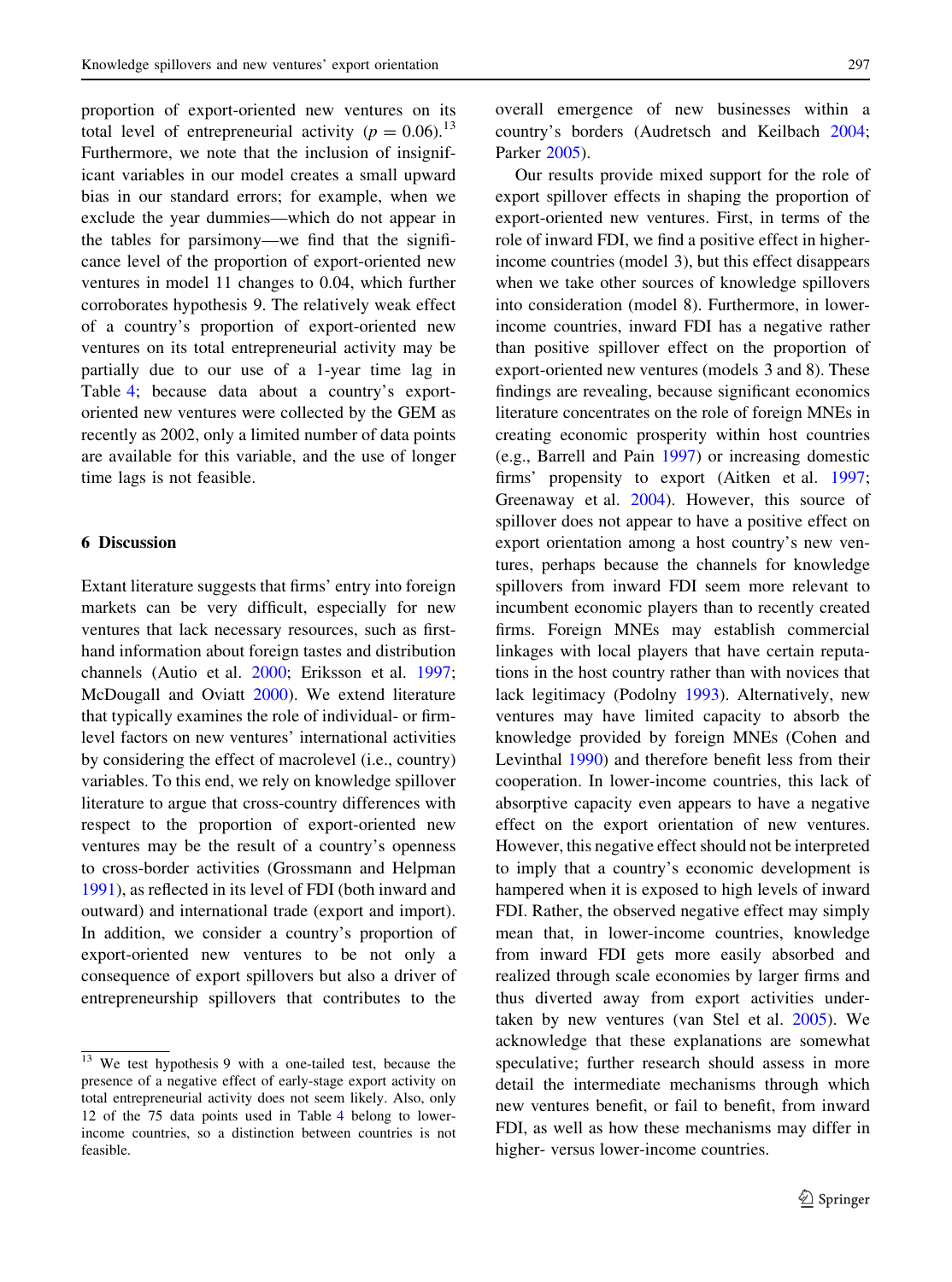Second, the positive influence of a higher-income country's outward FDI on its proportion of exportoriented new ventures (models 5 and 8) is revealing in light of the argument, upheld by some researchers, that outward FDI can harm a country's economic prosperity by transferring local production and employment to foreign countries (e.g., Jones [1996](#page-19-0)). Our study indicates that, in higher-income countries, outward FDI may benefit economic activities by stimulating new ventures' export orientation. This positive spillover, as we hypothesized, may occur because domestic MNEs in foreign markets create pull effects (Nagel [2003](#page-19-0)), from which domestic new ventures can benefit. However, we also find that the positive export spillover effect is absent in lowerincome countries, possibly because they lack the capacity, in terms of both human capital and technology, to absorb the associated knowledge fully within their new ventures (Blomström et al. [1994](#page-17-0); Borensztein et al. [1998;](#page-17-0) Görg and Greenaway [2004](#page-18-0)). Overall, the different results for the spillover effects of outward FDI across higher- and lower-income countries provides a nuanced view of the beneficial role of outward FDI for domestic firms (Blomström and Kokko [1998;](#page-17-0) Popovici [2005\)](#page-19-0).

Third, the results in models 7 and 8 show a positive spillover effect of international trade on the proportion of export-oriented new ventures in higher-income countries—an effect that is statistically more significant than that of outward FDI. Although we have argued that the channels through which export spillovers occur generally work in similar ways when they stem from international trade versus FDI (e.g., through commercial linkages or demonstration effects), new ventures may consider MNEs more ''distant'' economic actors. According to institutional theory, economic actors tend to imitate the behavior and practices to which they can relate most directly (Powell and DiMaggio [1991\)](#page-19-0). Consequently, an exporting decision may be influenced more by the exposure to "simple" international trade rather than to complex FDI activities. We also note, however, that, similar to the case of outward FDI, we find no evidence for such a positive export spillover effect of international trade in lower-income countries, perhaps again because of the limited absorptive capacity in these countries (Durham [2004;](#page-18-0) Görg and Greenaway [2004\)](#page-18-0).

Fourth and finally, we find support for the spillover effect of a country's proportion of export-oriented

new ventures on a country's total level of entrepreneurial activity. Export activity by new ventures may provide successful role models for aspiring entrepreneurs and thus function as a catalyst for new business creation (Davidsson and Honig [2003](#page-18-0); De Clercq and Arenius [2006\)](#page-18-0). In this sense, we identify a particular type of entrepreneurship spillover that stems from export activity (Parker [2005](#page-19-0)). This finding also extends prior research that seeks to understand the determinants of a country's level of entrepreneurship (e.g., Gavron et al. [1998](#page-18-0); Noorderhaven et al. [2004](#page-19-0); Storey [1999;](#page-20-0) Thurik and Wennekers [2004;](#page-20-0) van Stel et al. [2005](#page-20-0)). To the best of our knowledge, our study is the first to examine the link between the type and level of a country's early-stage entrepreneurial activity. The type of early-stage activity that entrepreneurs choose clearly has important implications for an economy's well-being (Baumol [1990\)](#page-17-0). Our study suggests that an important mechanism through which new ventures affect economic prosperity at the country level may emerge through the positive spillover effect of new ventures' export orientation on the subsequent emergence of more new businesses within the country's borders.

## 6.1 Limitations and future research

Although this study provides important insights into what determines a country's proportion of exportoriented new ventures (and total level of entrepreneurial activity), it also suffers from some limitations. These limitations, in turn, open avenues for future research. First, we focus on only one particular aspect of ''productive'' activity among new ventures (Baumol [1990;](#page-17-0) Bowen and De Clercq [2008\)](#page-17-0), namely, the extent to which they engage in substantial export activity. Although export represents an important dimension of early-stage international activities (e.g., Burpitt and Rondinelli [2000;](#page-18-0) Johanson and Vahlne [1990\)](#page-19-0), it would be interesting to examine knowledge spillover effects on other facets of international involvement, such as foreign licensing, franchising, or even FDI (Eriksson et al. [1997](#page-18-0)). Furthermore, the vast body of research on the impact of technology spillovers on economic growth (e.g., Blalock and Veloso [2005;](#page-17-0) Feinberg and Majumdar [2001;](#page-18-0) Glass and Saggi [1998\)](#page-18-0) offers a means for entrepreneurship researchers to include alternative dimensions of productive activities (e.g., innovation) that result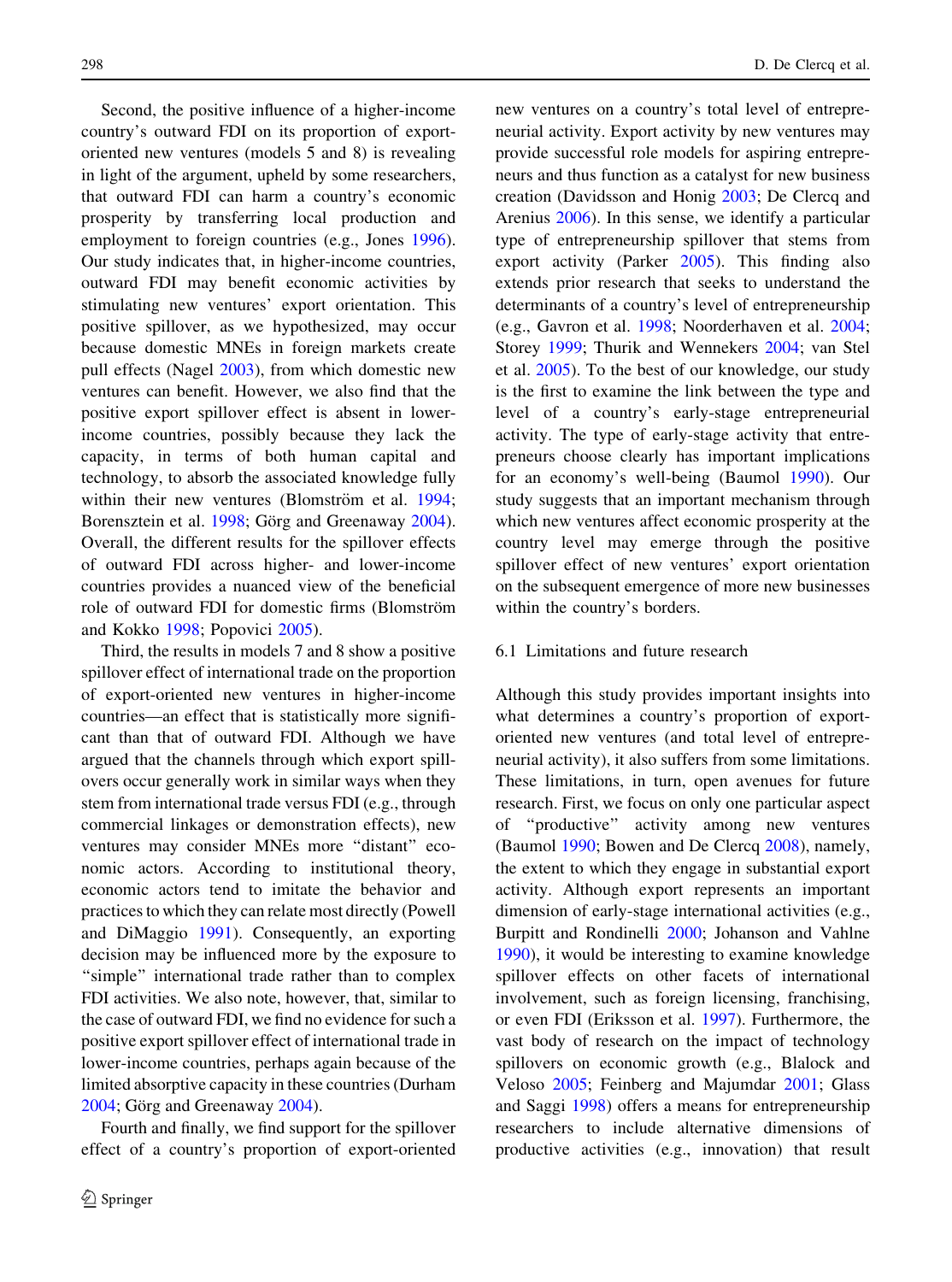from FDI and international trade. Such an approach would provide a more encompassing view of how countries' openness to FDI and international trade influences new ventures' potential contribution to economic prosperity.

Second, our data set covers only a relatively short period of time, particularly with regard to the variables drawn from GEM, so our analyses are largely static. Additional research would benefit greatly from longitudinal data that span a longer period of time and thus incorporate dynamic elements into the hypothesized relationships. In particular, further research could use time lags greater than a year to examine the spillover effect of exportoriented new ventures on long-term entrepreneurial activity, because such spillovers may manifest themselves more strongly over time.

Third, in the theory and hypotheses sections, we discuss several channels through which spillovers may occur for new ventures that aspire to engage in export activities (e.g., commercial linkages, prior employment with foreign firms). However, we do not empirically measure these channels. Although the intangible nature of export spillovers makes an empirical assessment of the channels through which spillovers operate challenging (Greenaway et al. [2004\)](#page-18-0), research should provide more insight into the specific effects generated by various types of spillover channels on new ventures' export orientation. Moreover, the importance of different spillover channels may be contingent on the specific source of the spillovers (e.g., FDI versus international trade).

Fourth, because we focus on aggregate countrylevel spillover effects, we may have omitted some important industry-level effects. Literature on technology spillovers traditionally focuses on the industry level (e.g., Bernstein and Nadiri [1988](#page-17-0); Cohen and Klepper [1996\)](#page-18-0), including a large body of research examining whether spillovers within versus between industries are more effective for economic growth (e.g., Frenken et al. [2007](#page-18-0); Glaeser et al. [1992](#page-18-0); Jacobs [1969;](#page-18-0) van Stel and Nieuwenhuijsen [2004\)](#page-20-0). Similarly, in the context of our study, new ventures' involvement in export activities may depend on knowledge flows from other companies active in the same sector of the economy. By ignoring industry-specific factors, we implicitly assume that the mechanisms through which export spillovers work for new ventures are identical across industries. Additional

research could examine the extent to which the strength of spillover effects on new ventures' export practices depends on important industry characteristics, such as maturity level or competition. Finally, researchers could compare the effect of vertical spillovers (i.e., between suppliers and buyers within an industry) versus horizontal spillovers (i.e., between equals across industries) on new ventures' export decisions.

#### 6.2 Implications

This study also offers some practical implications. First, entrepreneurs located in higher-income countries who want to become important players in the international arena should locate in areas where other international players are concentrated, especially those that engage in outward FDI and international trade. From a country-level perspective, governments that hope to encourage export activities among new ventures may benefit from creating geographical zones specifically reserved for internationally oriented firms (Din [1994\)](#page-18-0). Our findings imply that such zones in higher-income countries may help reduce the costs encountered by new ventures when they break into foreign markets.

Second, governments traditionally focus on stimulating export activity among domestic firms and attracting inward FDI to generate economic growth (Ghauri and Oxelheim [2003](#page-18-0); Greenaway et al. [2004](#page-18-0); Molnar [2003](#page-19-0)). Furthermore, even when national instruments for promoting outward FDI exist, they tend to be part of developed countries' policy toward poorer countries (Hessels and Prince [2005\)](#page-18-0). Our study suggests that, in higher-income countries, domestic economies may benefit if governments also promote outward FDI. An increased level of outward FDI, combined with international trade, increases the extent to which new ventures engage in export activities, which ultimately could foster economic prosperity (Hessels and van Stel [2007](#page-18-0)).

Third, the lack of positive export spillovers in lower-income countries suggests that, in addition to stimulating FDI and international trade, governments should stimulate the capacity for the economy, and new ventures in particular, to absorb and exploit the knowledge associated with these efforts, with respect to both the human capital of its entrepreneurial base (e.g., requisite skills to engage in export activity) and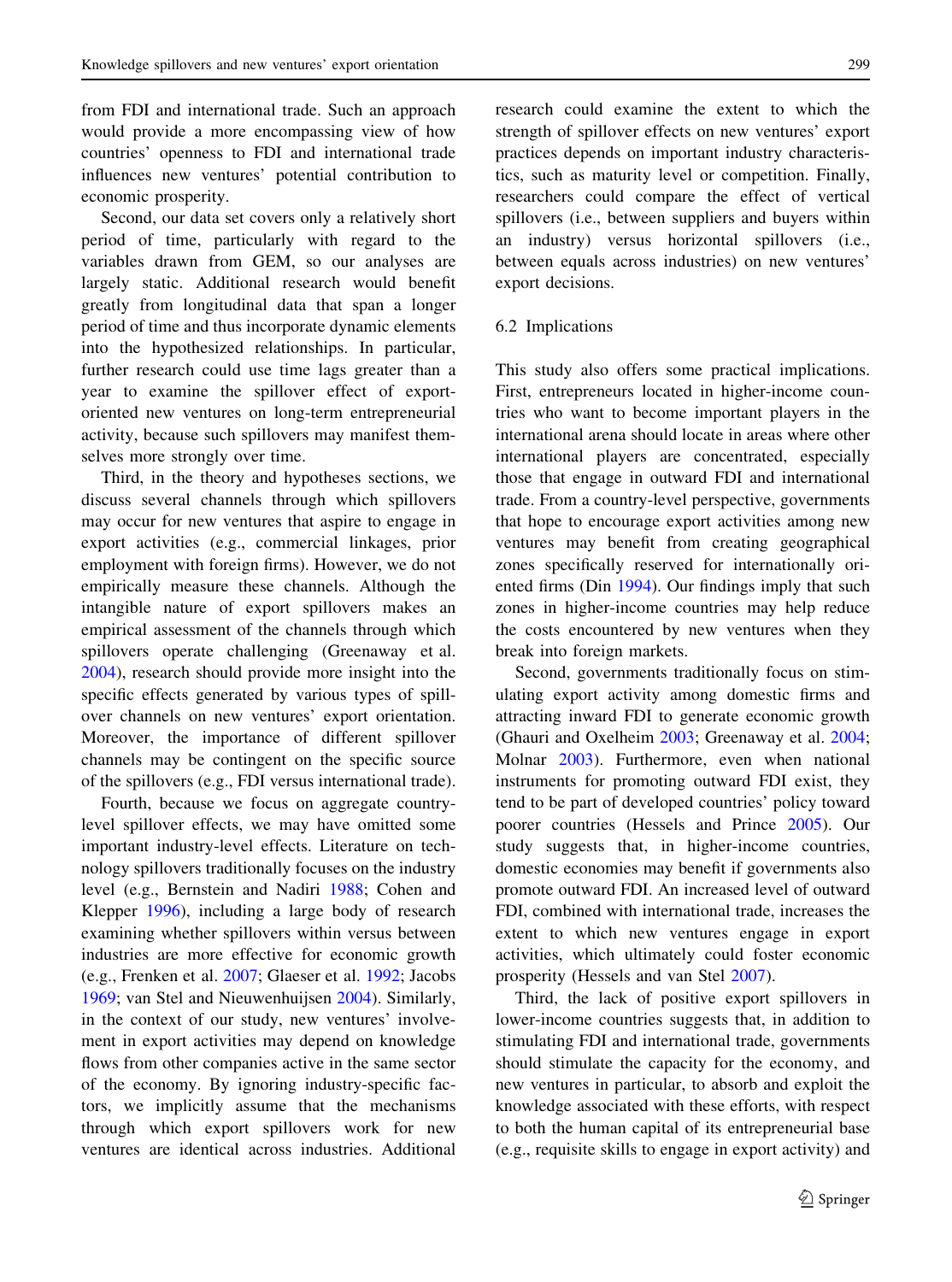<span id="page-17-0"></span>the structure of its economy (e.g., technology-based activities that lend themselves better to exporting). Because in lower-income countries inward FDI may naturally contribute more to the development of scale economies in larger firms rather than in new ventures (Wennekers et al. [2005\)](#page-20-0), efforts could be undertaken to also channel the knowledge provided by foreign MNEs toward new ventures in these countries.

## 6.3 Conclusion

We examine the role of a country's foreign direct investment and international trade as sources of spillover effects on new ventures' export orientation and, subsequently, as a means to spur its total level of entrepreneurial activity. Our study highlights that new ventures' export orientation indeed functions as a catalyst for new business creation within a country's borders and that such an export orientation is itself influenced by a country's levels of FDI and international trade, albeit to varying degrees in higher- and lower-income countries. Overall, literature on spillovers provides a useful lens for studying macrolevel antecedents and outcomes of the extent to which a country's new ventures are export oriented. We hope then that this research leads to further investigations of the fundamental mechanisms by which a country's posture, in terms of its export orientation, may affect the nature and outcomes of its entrepreneurial undertakings.

Acknowledgements The article has been written in the framework of the research program SCALES carried out by EIM and financed by the Dutch Ministry of Economic Affairs. Previous versions of this paper have been presented at the 3rd GEM Research Conference, the 2006 Babson College Entrepreneurship Research Conference (Bloomington, IN) and the 2007 Academy of Management Meetings (Philadelphia, PA).

Open Access This article is distributed under the terms of the Creative Commons Attribution Noncommercial License which permits any noncommercial use, distribution, and reproduction in any medium, provided the original author(s) and source are credited.

#### References

- Acs, Z. J., & Amorós, J. E. (2008). Entrepreneurship and competitiveness dynamics in Latin America. Small Business Economics, 31(3) (this issue).
- Acs, Z. J., Arenius, P., Hay, M., & Minniti, M. (2004). Global entrepreneurship monitor: 2004 executive report. Babson Park, MA: Babson College.
- Acs, Z. J., Audretsch, D. B., Braunerhjelm, P., & Carlsson, B. (2006). The knowledge spillover theory of entrepreneurship. CESIS Electronic Working Paper Series, Paper No. 77.
- Acs, Z. J., Audretsch, D. B., & Feldman, M. (1994). R&D spillovers and recipient firm size. The Review of Economics and Statistics, 76(2), 336–340.
- Acs, Z. J., Desai, S., & Hessels, J. (2008a). Entrepreneurship, economic development and public policy. Small Business Economics, 31(3) (this issue).
- Acs, Z. J., Desai, S., & Klapper, L. F. (2008b). What does "entrepreneurship" data really show? Small Business Economics, 31(3) (this issue).
- Acs, Z. J., O'Gorman, C., Szerb, L., & Terjesen, S. (2007). Could the Irish miracle be repeated in Hungary? Small Business Economics, 28(2/3), 123–142.
- Aitken, B., Hanson, G. H., & Harrison, A. E. (1997). Spillovers, foreign investment and export behavior. Journal of International Economics, 43, 103–132.
- Audretsch, D. B., & Keilbach, M. (2004). Entrepreneurship capital and economic performance. Regional Studies, 38, 949–959.
- Autio, E. (2005). Creative tension: The significance of Ben Oviatt's and Patricia McDougall's article 'toward a theory of international new ventures'. Journal of International Business Studies, 36(1), 9–19.
- Autio, E., Sapienza, H. J., & Almeida, J. G. (2000). Effects of age at entry, knowledge intensity, and imitability on international growth. Academy of Management Journal, 43(5), 909–924.
- Banga, R. (2003). Differential impact of Japanese and U.S. foreign direct investments on exports of Indian manufacturing. Working Paper, Delhi School of Economics, India.
- Barrell, R., & Pain, N. (1997). Foreign direct investment, technological change, and economic growth within Europe. Economic Journal, 107(445), 1770–1786.
- Baumol, W. J. (1990). Entrepreneurship: Productive, unproductive and destructive. Journal of Political Economy, 98(5), 893–921.
- Bernstein, J. I., & Nadiri, M. (1988). Interindustry R&D spillovers, rates of return, and production in high-tech industries. American Economic Review, 78(2), 429–434.
- Blalock, G., & Veloso, F. (2005). Trade, technology transfer and productivity growth: The neglected role of imports. Working Paper, Cornell University, New York.
- Blomström, M., & Kokko, A. (1998). Multinational corporations and spillovers. Journal of Economic Surveys, 12(2), 1–31.
- Blomström, M., Lipsey, R. E., & Zejan, M. (1994). What explains developing country growth? NBER Working Paper No. 4132, National Bureau of Economic Research, Inc.
- Bloodgood, J. M., Sapienza, H. J., & Almeida, J. G. (1996). The internationalization of new high-potential U.S. ventures: Antecedents and outcomes. Entrepreneurship Theory and Practice, 20(4), 61–76.
- Borensztein, E., De Gregorio, J., & Lee, J.-W. (1998). How does foreign direct investment affect economic growth? Journal of International Economics, 45(1), 115–135.
- Bowen, H. P., & De Clercq, D. (2008). Institutional context and the allocation of entrepreneurial effort. Journal of International Business Studies, 39(4), 747–767.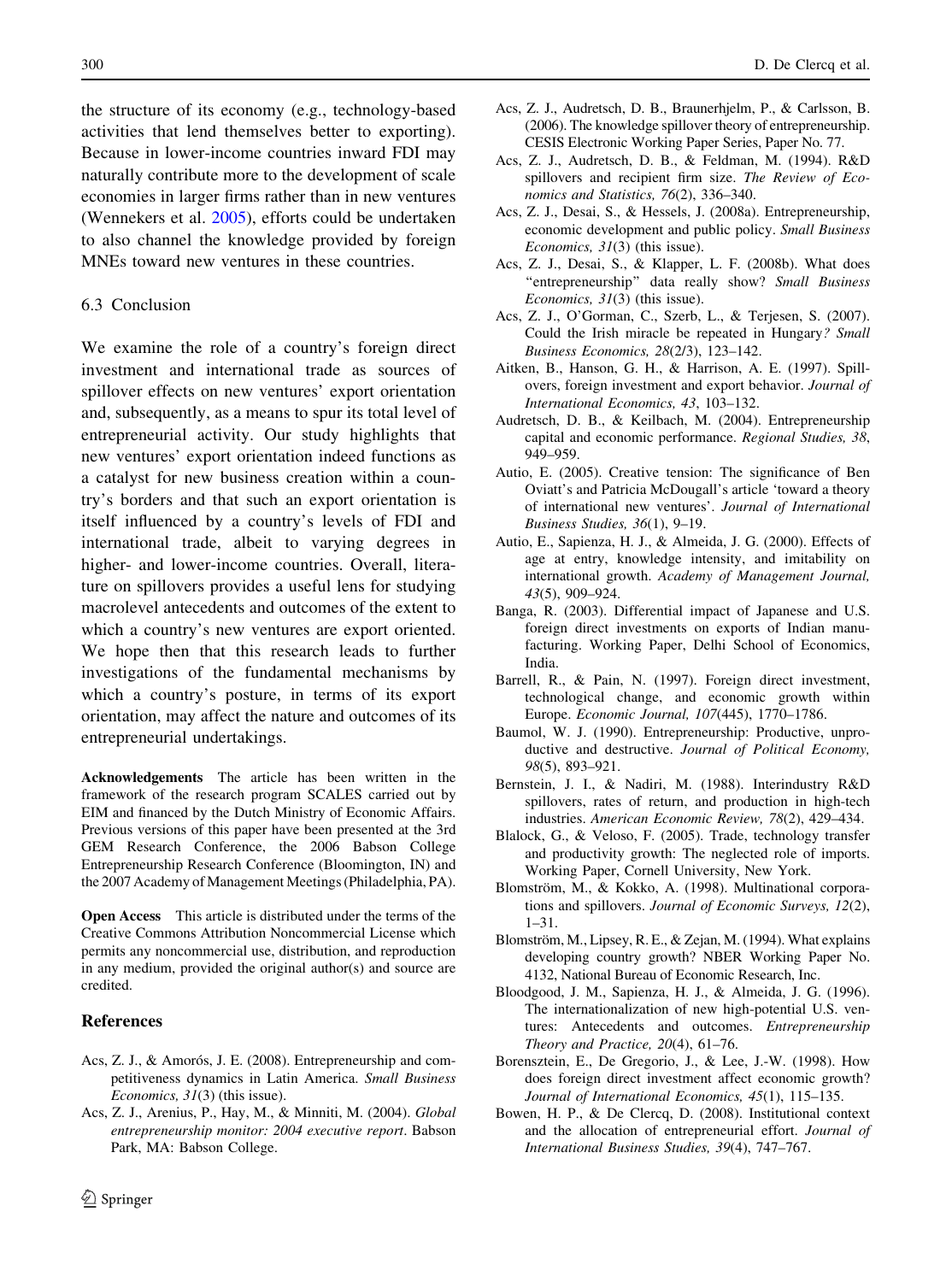- <span id="page-18-0"></span>Burpitt, W. J., & Rondinelli, D. A. (2000). Small firms' motivations for exporting: To earn and learn? Journal of Small Business Management, 38(4), 1–14.
- Campbell, A. J. (1996). The effects of internal firm barriers on the export behavior of small firms in a free trade environment. Journal of Small Business Management, 34(3), 50–58.
- Cantwell, J. (1989). Technological innovation and multinational corporations. Oxford: Basil Blackwell.
- Cantwell, J., & Hodson, C. (1991). Global R&D and UK competitiveness. In M. Casson (Ed.), Global research strategy and international competitiveness (pp. 133–182). Oxford: Basil Blackwell.
- Chuang, Y. C., & Lin, C. M. (1999). Foreign direct investment, R&D and spillover efficiency: Evidence from Taiwan's manufacturing firms. Journal of Development Studies, 35(4), 117–137.
- Coe, D., & Helpman, E. (1995). International R&D spillovers. European Economic Review, 39(5), 859–887.
- Cohen, W. M., & Klepper, S. (1996). Firm size and the nature of innovation within industries: The case of process and product R&D. The Review of Economics and Statistics, 78(2), 232–243.
- Cohen, W. M., & Levinthal, D. A. (1990). Absorptive capacity: A new perspective on learning and innovation. Administrative Science Quarterly, 35(1), 128–152.
- Coviello, N. E. (2006). The network dynamics of international new ventures. Journal of International Business Studies, 37(5), 713–731.
- Coviello, N. E., & Jones, M. V. (2004). Methodological issues in international entrepreneurship research. Journal of Business Venturing, 19(4), 485–508.
- Davidsson, P., & Honig, B. (2003). The role of social and human capital among nascent entrepreneurs. Journal of Business Venturing, 18(3), 301–330.
- De Clercq, D., & Arenius, P. (2006). The role of knowledge in business start-up activity. International Small Business Journal, 24(4), 339–358.
- De Clercq, D., Sapienza, H. J., & Crijns, H. (2005). The internationalization of small and medium-sized firms: The role of organizational learning effort and entrepreneurial orientation. Small Business Economics, 24(4), 409–419.
- Din, M. (1994). Export processing zones and backward linkages. Journal of Development Economics, 43(2), 369–385.
- Djankov, S., & Hoekman, B. (1999). Foreign investment and productivity growth in Czech enterprises. World Bank Economic Review, 14(1), 49–64.
- Dunning, J. H. (1981). International production and the multinational enterprise. London: George Allen & Unwin.
- Durham, K. B. (2004). Absorptive capacity and the effects of foreign direct investment and equity foreign portfolio investment on economic growth. European Economic Review, 48(2), 285–306.
- Eriksson, K., Johanson, J., Majkgård, A., & Sharma, D. D. (1997). Experiential knowledge and cost in the internationalization process. Journal of International Business Studies, 28(2), 337–360.
- Feinberg, S., & Majumdar, S. K. (2001). Technology spillovers from foreign direct investment in the pharmaceutical industry. Journal of International Business Studies, 32(3), 421–438.
- Findlay, R. (1984). Growth and development in trade models. In R. Jones & P. Kenen (Eds.), Handbook of international economics: International trade (Vol. 1, pp. 185–236). Amsterdam: Elsevier Science.
- Fosfuri, A., Motta, M., & Rønde, T. (2001). Foreign direct investment and spillovers through workers' mobility. Journal of International Economics, 53(1), 205–222.
- Frenken, K., van Oort, F. G., & Verburg, T. (2007). Related variety, unrelated variety and regional economic growth. Regional Studies, 41(5), 685–697.
- Gavron, R., Cowling, M., Holtham, G., & Westall, A. (1998). The entrepreneurial society. London: Institute for Public Policy Research.
- Gerschenberg, I. (1987). The training and spread of management know-how: A comparative analysis of multinational and other firms in Kenya. World Development, 15(7), 931–939.
- Ghauri, P., & Oxelheim, L. (2003). European Union and the race for foreign direct investment in Europe. Oxford: Elsevier.
- Glaeser, E. L., Kallal, H. D., Scheinkman, J. A., & Shleifer, A. (1992). Growth in cities. Journal of Political Economy, 100(6), 1126–1152.
- Glass, A., & Saggi, K. (1998). International technology transfer and the technology gap. Journal of Development Economics, 55(2), 369–398.
- Görg, H., & Greenaway, D. (2004). Much ado about nothing? Do domestic firms really benefit from foreign direct investment? The World Bank Research Observer, 19(2), 171–197.
- Greenaway, D., Sousa, N., & Wakelin, K. (2004). Do domestic firms learn to export from multinationals? European Journal of Political Economy, 20(4), 1027–1043.
- Greene, W. (2004). Econometric analysis (5th ed.). New York: Prentice Hall.
- Grossman, G. M., & Helpman, E. (1991). Trade, knowledge spillovers, and growth. European Economic Review, 35(2–3), 517–526.
- Gugler, P., & Brunner, S. (2007). FDI effects on national competitiveness: A cluster approach. International Advances in Economic Research, 13(3), 268–284.
- Henderson, R., & Clark, K. (1990). Architectural innovation: The reconfiguration of existing product technologies and the failure of established firms. Administrative Science Quarterly, 35(1), 9–30.
- Hessels, S. J. A. (2007). Innovation and international involvement of Dutch SMEs. International Journal of Entrepreneurship and Small Business, 4(3), 234–255.
- Hessels, J., & Prince, Y. (2005). International comparison of the internationalisation of SMEs. Working Paper, EIM Business and Policy Research, Zoetermeer.
- Hessels, S. J. A., & van Stel, A. J. (2007). Export orientation among new ventures and economic growth. ERIM Report Series 2007–2008, Erasmus University Rotterdam, Rotterdam.
- Hymer, S. H. (1976). The international operations of national firms: A study of direct foreign investment. Boston: MIT Press.
- Jacobs, J. (1969). The economy of cities. New York: Vintage.
- Jaffe, A. B., & Trajtenberg, M. (1998). International knowledge flows: Evidence from patent citations. NBER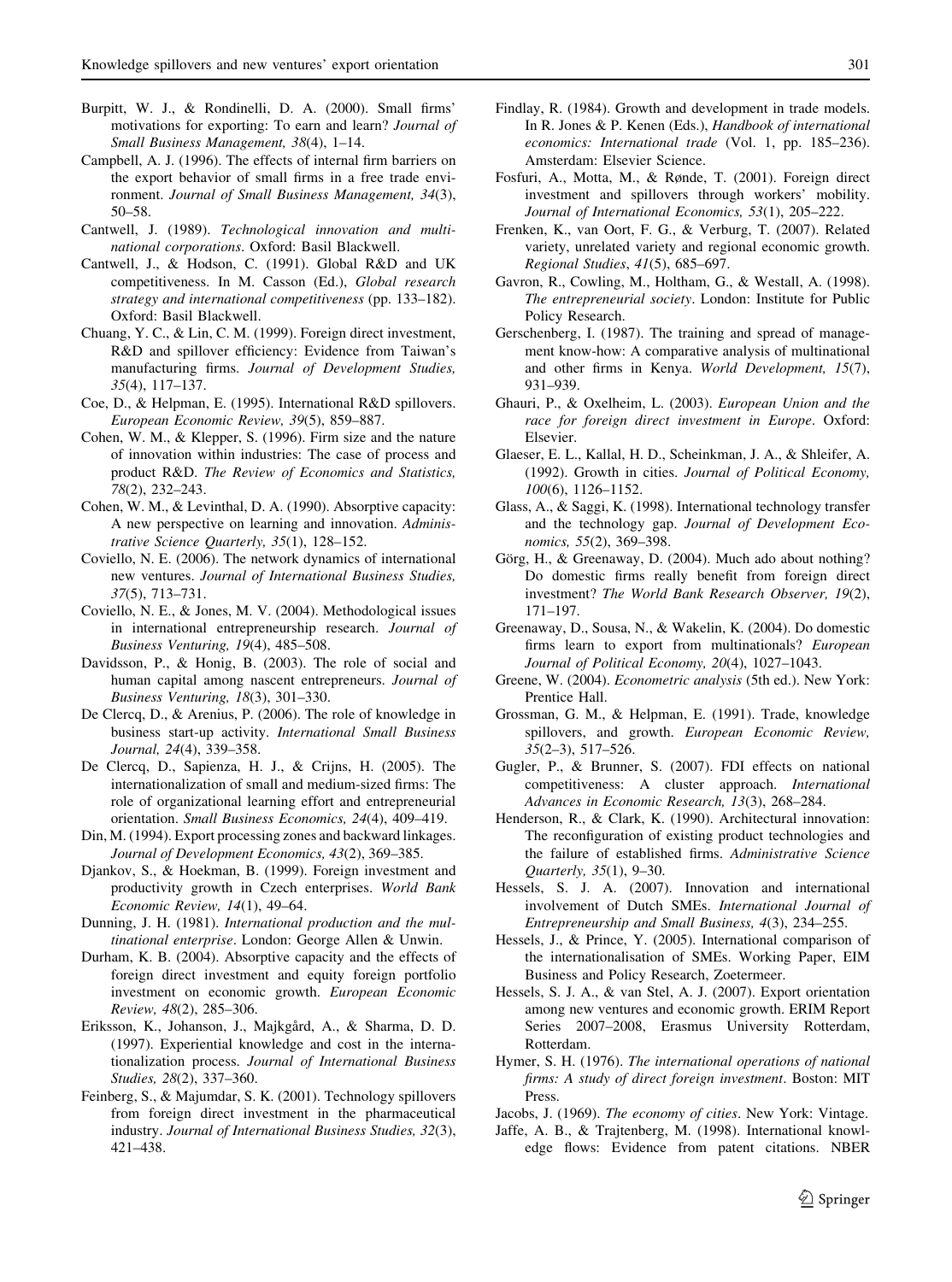<span id="page-19-0"></span>Working Paper No. 6507, National Bureau of Economic Research, Inc.

- Jaffe, A., Trajtenberg, M., & Henderson, R. (1993). Geographical localization of knowledge spillovers as evidenced by patent citations. Quarterly Journal of Economics, 108(3), 577–599.
- Johanson, J., & Vahlne, J. E. (1990). The mechanism of internationalization. International Marketing Review, 7(4), 11–24.
- Jones, G. (1996). The evolution of international business. London: Routledge.
- Katz, J., & Gartner, W. B. (1988). Properties of emerging organizations. Academy of Management Review, 13, 429–441.
- Keeble, D., Lawson, C., Smith, H., Moore, B., & Wilkinson, F. (1998). Internationalisation processes, networking and local embeddedness in technology-intensive small firms. Small Business Economics, 11(4), 327–342.
- Kneller, R., & Pisu, M. (2007). Industrial linkages and export spillovers from FDI. The World Economy, 30(1), 105–134.
- Knight, G. A., & Cavusgil, S. T. (1996). The born global firm: A challenge to traditional internationalization theory. In S. T. Cavusgil & T. K. Madsen (Eds.), Export internationalizing research—enrichment and challenges. Advances in international marketing series (Vol. 8, pp. 11–26). New York: JAI.
- Knight, G. A., & Cavusgil, S. T. (2004). Innovation, organizational capabilities, and the born-global firm. Journal of International Business Studies, 35(2), 124–141.
- Kogut, B., & Chang, S. J. (1991). Technological capabilities and Japanese foreign direct investment in the United States. Review of Economics and Statistics, 73(3), 401–414.
- Marshall, A. (1920). Principles of economics. London: Macmillan.
- McDougall, P. P., & Oviatt, B. M. (1996). New venture internationalization, strategic change, and performance: A followup study. Journal of Business Venturing, 11(1), 23–40.
- McDougall, P. P., & Oviatt, B. M. (2000). International entrepreneurship: The intersection of two paths. Academy of Management Journal, 43(5), 902–906.
- McDougall, P. P., Shane, S., & Oviatt, B. M. (1994). Explaining the formation of international new ventures: The limits of international business research. Journal of Business Venturing, 9(6), 469–487.
- Minniti, M., Bygrave, W., & Autio, E. (2006). Global entrepreneurship monitor: 2005 executive report. London, UK: London Business School.
- Moen, O. (2002). The born globals: A new generation of small European exporters. International Marketing Review, 19(2), 156–175.
- Molnar, K. (2003). Australian export promotion in a global era. Working Papers GOV2003-3, The University of Sydney, Sydney.
- Nagel, A. (2003). Beyond Knut Holt's fusion model: Balancing market pull and technology push. International Journal of Technology Management, 25(6/7), 614–622.
- Narula, R., & Marin, A. (2003). FDI-spillovers, absorptive capacities and human capital development: Evidence from Argentina. MERIT-Infonomics Research Memorandum Series, Maastricht.
- Noorderhaven, N., Thurik, A. R., Wennekers, A. R. M., & van Stel, A. J. (2004). The role of dissatisfaction and per capita

 $\circledcirc$  Springer

income in explaining self-employment across 15 European countries. Entrepreneurship Theory and Practice, 28(5), 447–466.

- Ogbuehi, A. O., & Longfellow, T. A. (1994). Perceptions of U.S. manufacturing SMEs concerning exporting: A comparison based on export experience. Journal of Small Business Management, 32(4), 37–47.
- Oviatt, B., & McDougall, P. (1994). Toward a theory of international new ventures. Journal of International Business Studies, 25(1), 45–62.
- Oviatt, B. M., & McDougall, P. P. (1995). Global start-ups: Entrepreneurs on a worldwide stage. The Academy of Management Executive, 9(2), 30–44.
- Oviatt, B. M., & McDougall, P. P. (1997). Challenges for internationalization process theory: The case of international new ventures. Management International Review, 37(2), 85–99.
- Parker, S. C. (2005). The economics of entrepreneurship: What we know and what we don't. Foundations & Trends in Entrepreneurship, 1(1), 1–55.
- Podolny, J. M. (1993). A status-based model of market competition. American Journal of Sociology, 98(4), 829–872.
- Popovici, I. (2005). Outward R&D and knowledge spillovers: Evidence using patent citations. Working Paper No 516, Department of Economics, Florida International University, Florida.
- Powell, W. W., & DiMaggio, P. J. (1991). The new institutionalism in organizational analysis. Chicago: University of Chicago Press.
- Rennie, M. W. (1993). Global competitiveness: Born global. The McKinsey Quarterly, 4, 45–52.
- Requena-Silvente, F. (2005). The decision to enter and exit foreign markets: Evidence from UK SMEs. Small Business Economics, 25(3), 237–253.
- Reynolds, P., Bosma, N., Autio, E., Hunt, S., De Bono, N., Servais, I., et al. (2005). Global entrepreneurship monitor: Data collection design and implementation 1998–2003. Small Business Economics, 24(3), 205–231.
- Reynolds, P. D., & Miller, B. A. (1992). New firm gestation: Conception, birth and implications for research. Journal of Business Venturing, 7(5), 405–417.
- Rialp, A., Rialp, J., & Knight, G. A. (2005). The phenomenon of early internationalizing firms: What do we know after a decade (1993–2003) of scientific inquiry? International Business Review, 14(2), 147–166.
- Romer, P. (1986). Increasing returns and long-run growth. Journal of Political Economy, 94(5), 1002–1037.
- Romer, P. (1990). Endogenous technological change. Journal of Political Economy, 98(5), S71–S102.
- Sapienza, H. J., De Clercq, D., & Sandberg, W. R. (2005). Antecedents of international and domestic learning effort. Journal of Business Venturing, 20(4), 437–457.
- Shane, S., & Venkataraman, S. (2000). The promise of entrepreneurship as a field of research. Academy of Management Review, 25(1), 217–226.
- Sjoholm, F. (1996). International transfer of knowledge. The role of international trade and geographic proximity. Weltwirtschaftliches Archiv, 132(1), 97–115.
- Sternberg, R., & Wennekers, A. R. M. (2005). Determinants and effects of new business creation: Investigations using